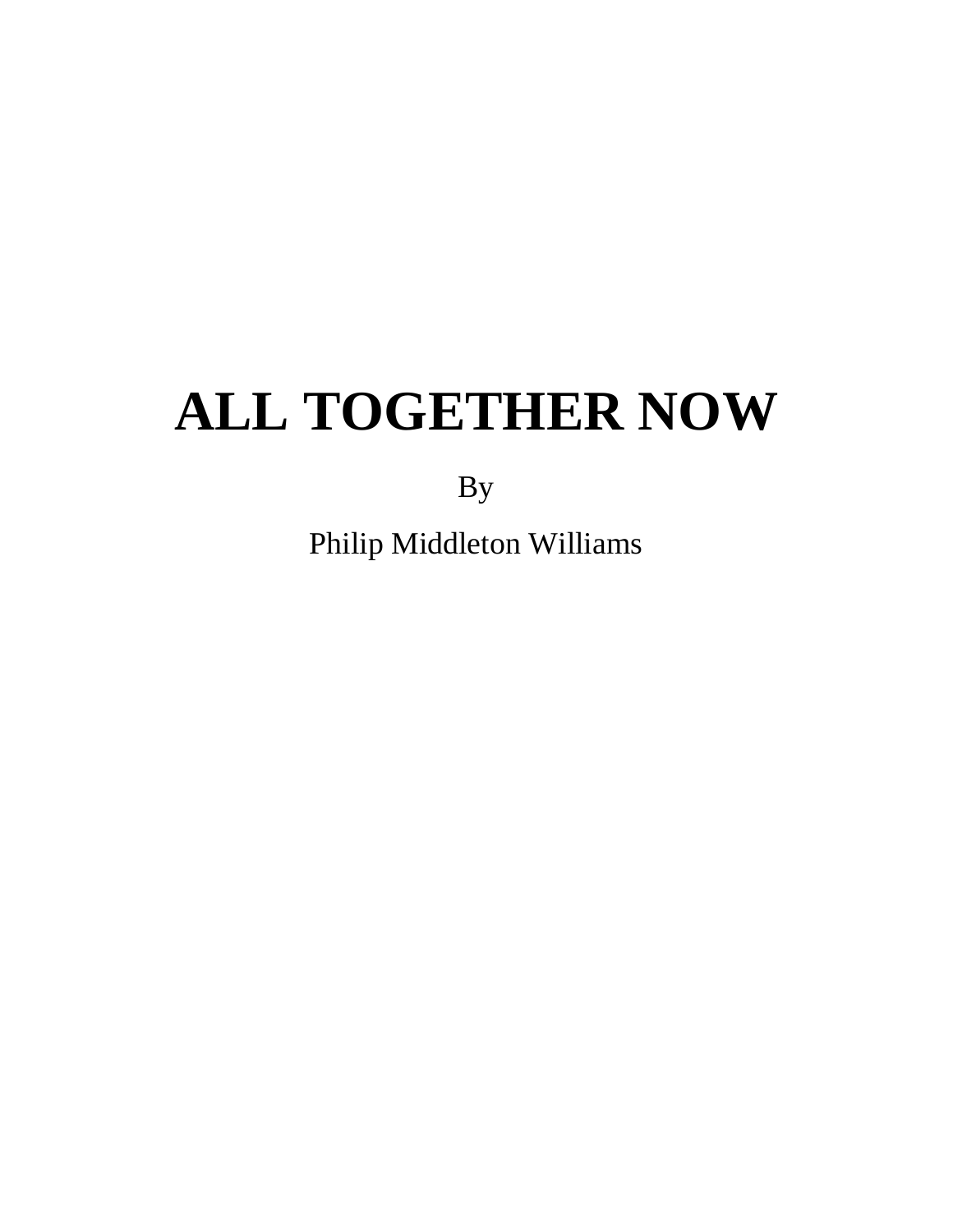#### Copyright © 2022 by Philip Middleton Williams

CAUTION: Professionals and Amateurs are hereby warned that performance of **ALL TOGETHER NOW** is subject to payment of a royalty. It is fully protected under the copyright laws of The United States of America, and of all countries covered by the International Copyright Union (including the Dominion of Canada and the rest of the British Commonwealth) and of all countries covered by the Pan-American Copyright Convention, the Universal Copyright Convention, the Berne Convention, and of all countries with which the United States has reciprocal copyright relations. All rights, including without limitation professional/amateur stage rights, motion picture, recitation, lecturing, public reading, radio broadcasting, television, video or sound recording, all other forms of mechanical, electronic and digital reproduction, transmission and distribution, such as CD, DVD, the Internet, private and file-sharing networks, information storage and retrieval systems, photocopying, and the rights of translation into foreign languages are strictly reserved. Particular emphasis is placed upon the matter of readings, permission of which must be obtained from the Author in writing.

The English language stock and amateur stage performance rights in the United States, its territories, possessions and Canada for **ALL TOGETHER NOW** are controlled exclusively by Next Stage Press. No professional or nonprofessional performance of the Play may be given without obtaining in advance written permission and paying the requisite fee. Inquiries concerning production rights should be addressed to licensing@nextstagepress.net

#### SPECIAL NOTE

Anyone receiving permission to produce **ALL TOGETHER NOW** is required to give credit to the Author as sole and exclusive Author of the Play on the title page of all programs distributed in connection with performances of the Play and in all instances in which the title of the Play appears for purposes of advertising, publicizing or otherwise exploiting the Play and/or a production thereof. The name of the Author must appear on a separate line, in which no other name appears, immediately beneath the title and in size of type equal to 50% of the size of the largest, most prominent letter used for the title of the Play. No person, firm, or entity may receive credit larger or more prominent than that accorded the Author.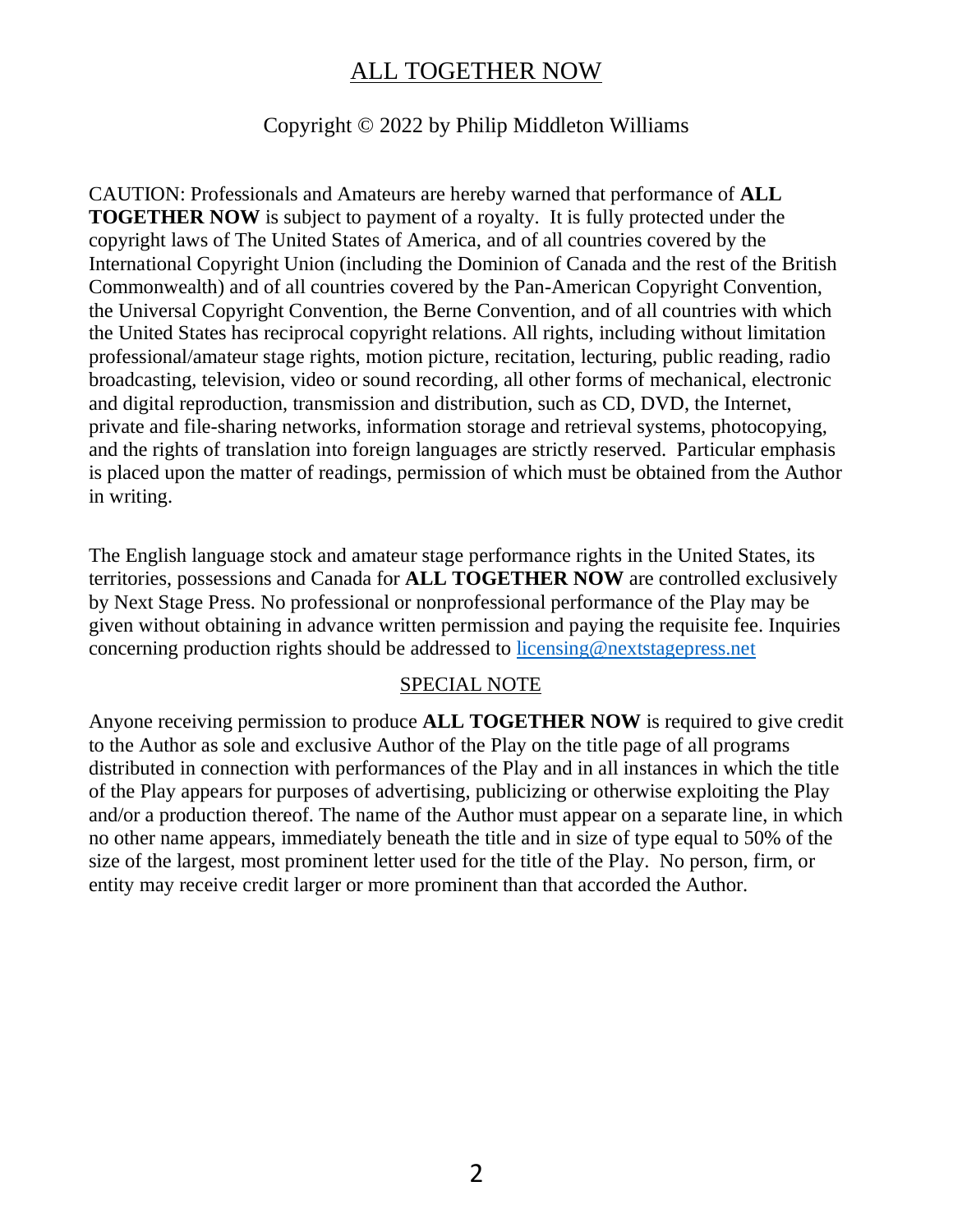*For Nancy and Phil.*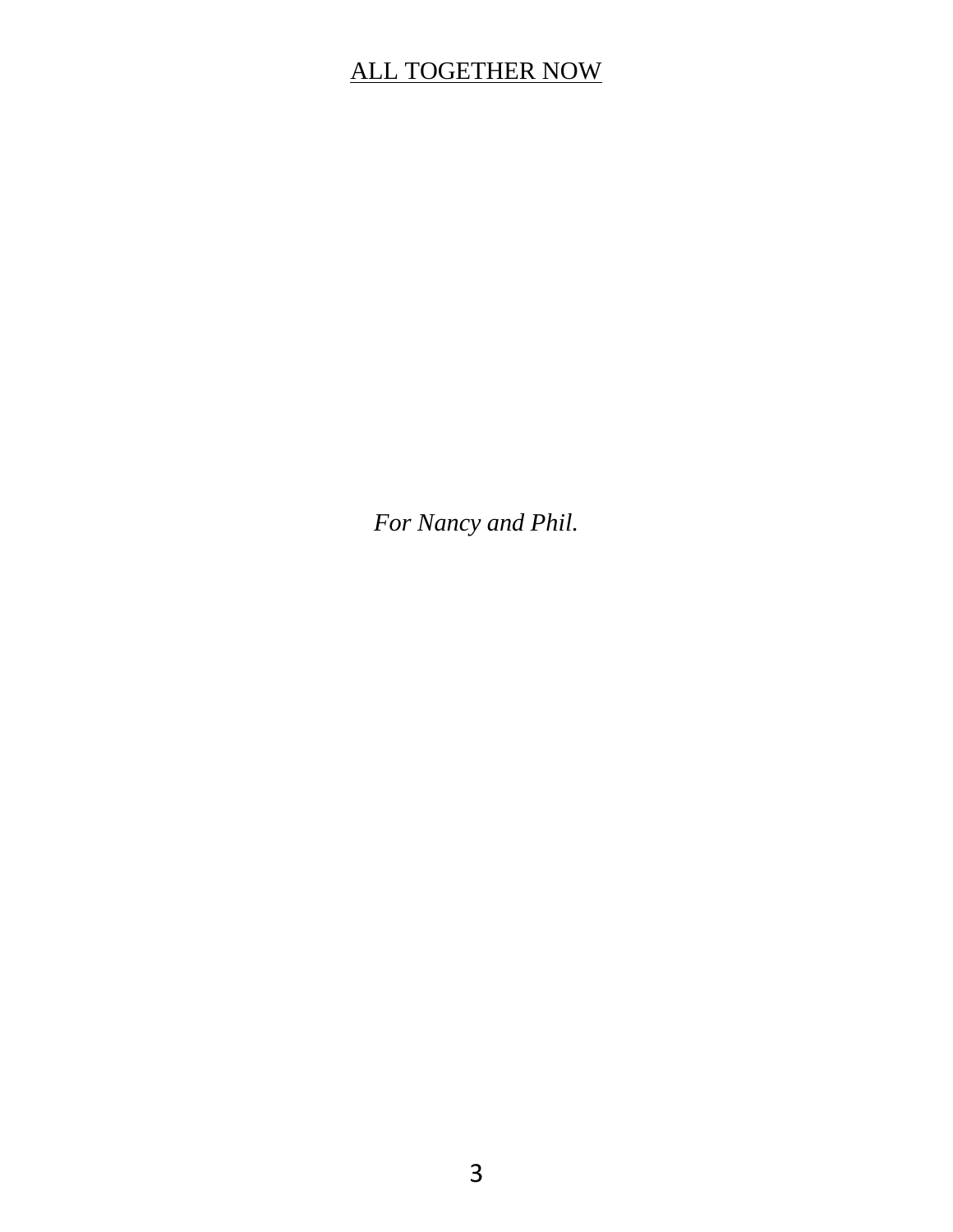#### **Awards**

First Place, The Playgroup LLC of Florida Playwriting Contest, 2017

The story continues...

#### **ALL TOGETHER AGAIN**

Ten years after **All Together Now**, Paul and Adam welcome the family back. It's a big occasion: Paul's fiftieth birthday and Fox's engagement party. But there are other things going on that threaten the celebrations, and it's going to be a long weekend in more ways than one. (4M 3W)

#### **ALL TOGETHER AT LAST**

Fifteen years after **All Together Again**, the family gathers to celebrate the life of one of them. For Fox's son P.J. and his boyfriend Will, it's a time of reckoning, and all of the family is facing decisions about the future. (6M 1W)

#### **WELCOME TO THE FAMILY**

Five years after **All Together At Last**, P.J. and Will are planning their wedding when Will finds out about his family history, including his birth name and ancestry. He braces himself to meet his past and his future in the form of his biological father and half-brother. (6M)

#### **ALL TOGETHER ALTOGETHER Four Plays about a Family**

The whole series – **ALL TOGETHER NOW, ALL TOGETHER AGAIN, ALL TOGETHER AT LAST,** and **WELCOME TO THE FAMILY** – in one book in chronological order.

Samples of the individual plays and the collection are available for perusal and licensing information at www.pmwplaywright.com.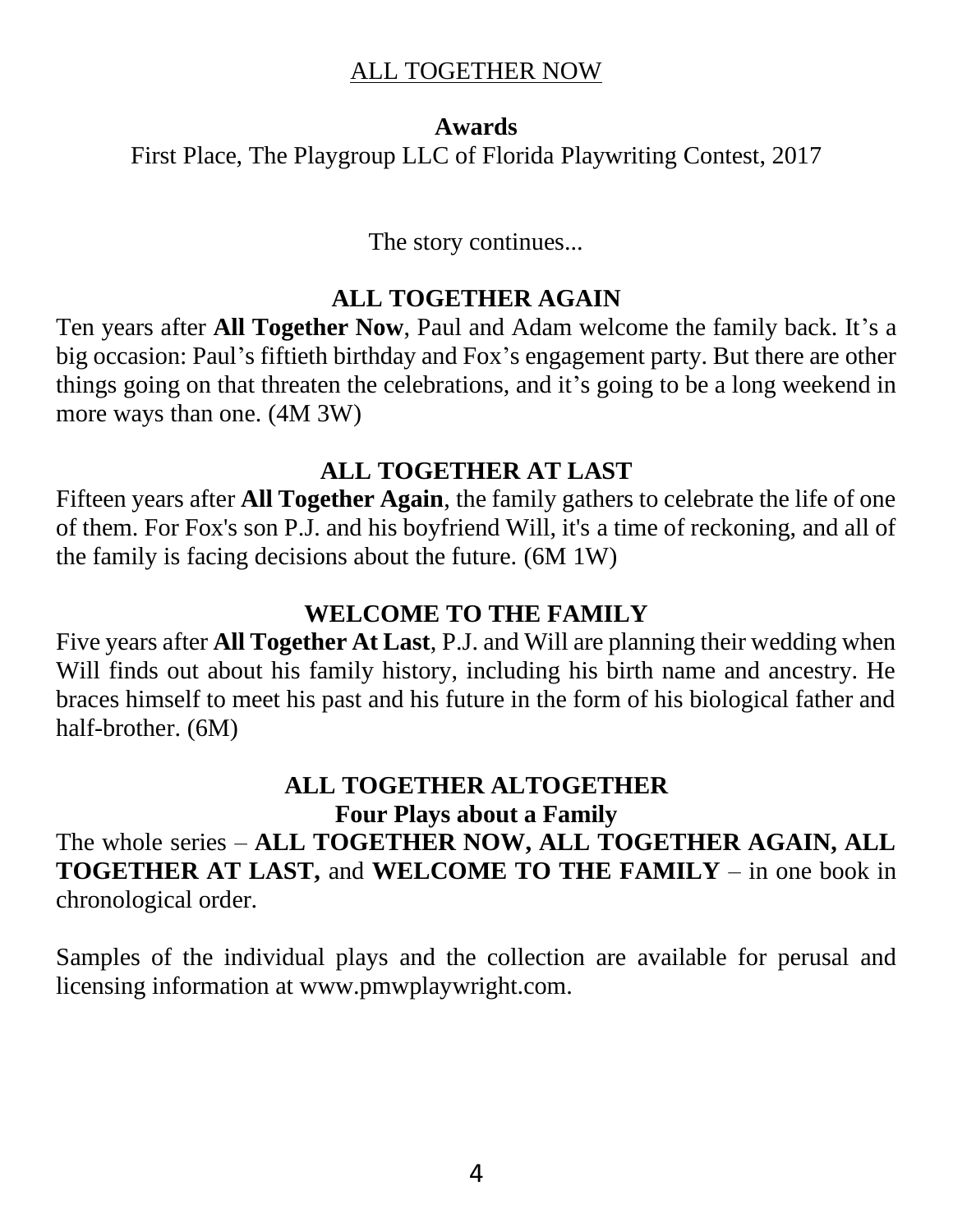#### **CHARACTERS:**

PAUL HENDERSON: Late thirties, gay, college professor, in good shape. ADAM CONNOLLY: Mid-thirties, Paul's partner; strong, with a dry wit. FOX ENGSTROM: Fifteen, well-built, smart and polite. JIM HENDERSON: Mid-sixties; Paul's father. DOROTHY HENDERSON: Mid-sixties; Paul's mother. JULIE ENGSTROM: Late thirties; Fox's mother.

**PLACE and TIME:** A home in suburban Miami. Labor Day weekend.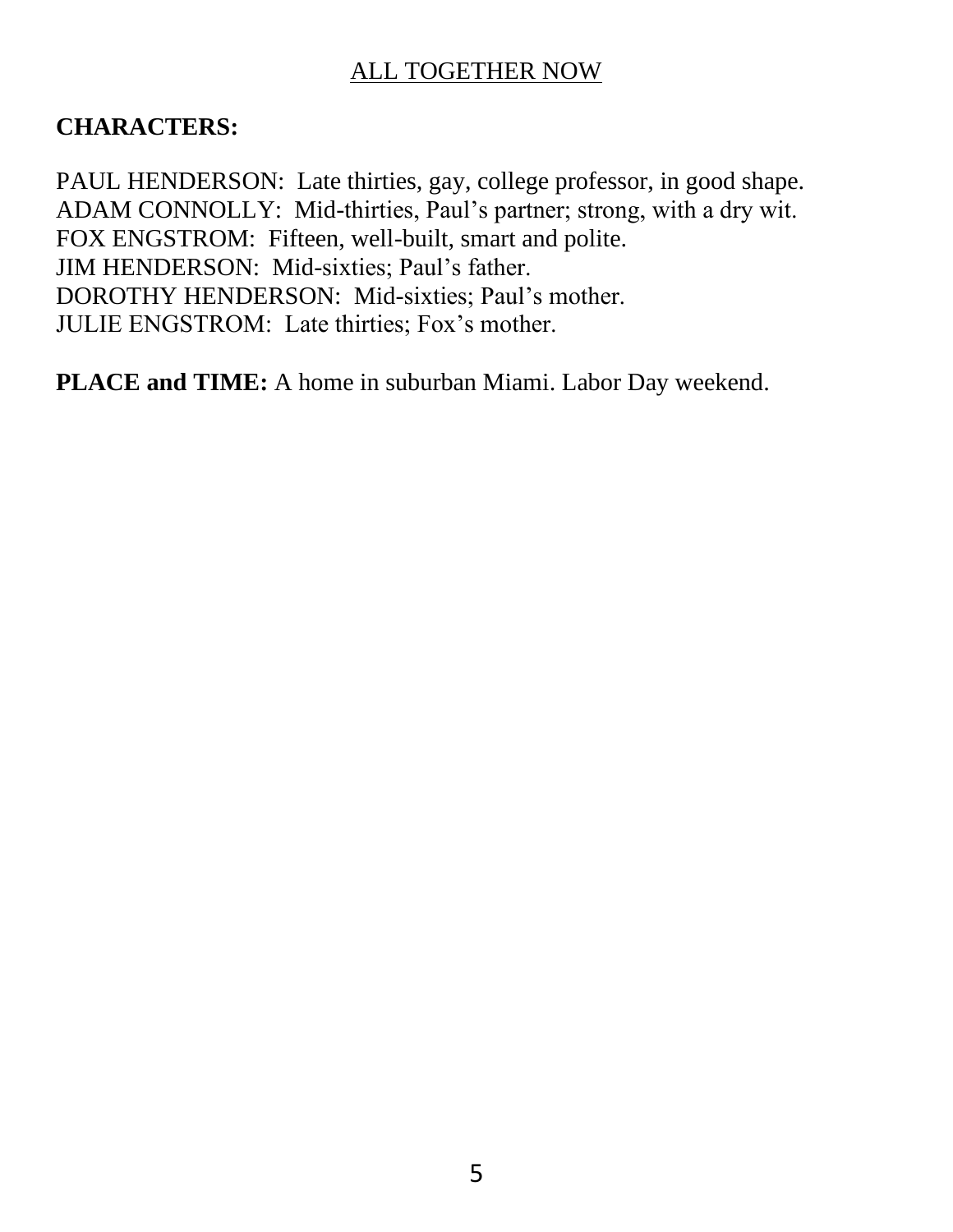**ALL TOGETHER NOW** was first presented as part of the PLAYte reading series produced by New Theatre of Miami at Mina's Mediterraneo in Miami, Florida, on December 16, 2015. It produced by Ricky J. Martinez and directed by Steven A. Chambers and Erik J. Rodriguez with the following cast:

**ALL TOGETHER NOW** was first presented in a full production by The Playgroup LLC at the Willow Theatre in Boca Raton, Florida, on March 2, 2018. It was directed by Joyce Sweeney; scene design by Tom Andrew; stage managed by Robin Paulive. The cast, in order of appearance, was as follows: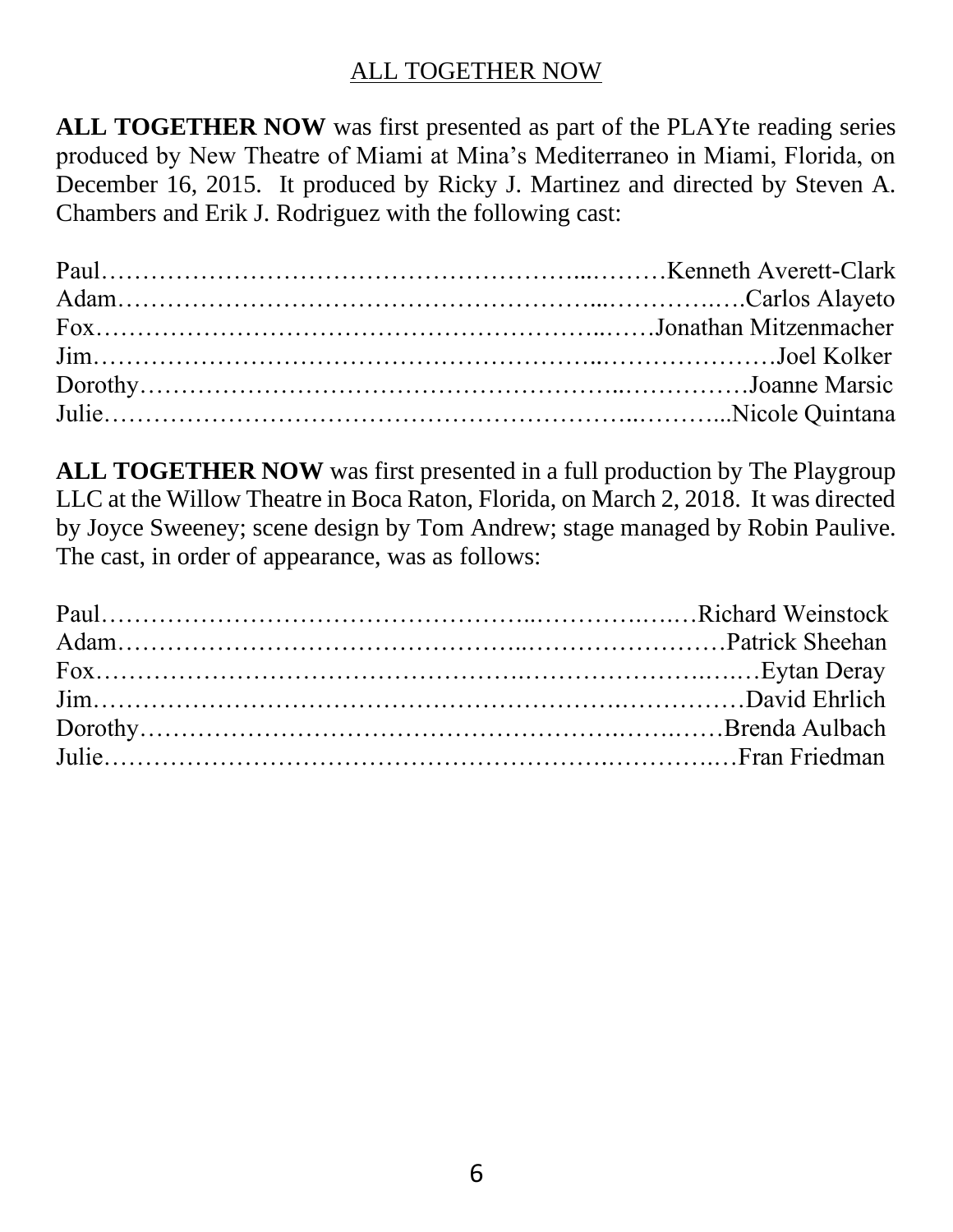# **ALL TOGTHER NOW ACT 1 SCENE 1**

*The scene is the living room of the home of Paul Henderson and Adam Connolly. It is a comfortable place in suburban Miami. It is open and airy. The furnishings are a mixture of antique and contemporary furniture, tastefully done but not extravagant. Upstage right is the kitchen area, open to the rest of the room, with a breakfast table nearby. Upstage left is a dining area with a table and chairs for four. Downstage right is a comfortable couch, chairs, and coffee table. Downstage*  left is a reading area with bookshelves and a small desk with a laptop computer. *Off stage right is an exit to the rest of the rooms of the house; the front entry hall is stage left. The back wall has a large sliding glass doors and sidelights leading out to a patio and garden area visible to the audience. It is lush with plants and hanging orchids. At rise, it is morning on the Saturday of Labor Day weekend. PAUL and ADAM are in the kitchen going over a shopping list. Paul is in his late thirties, in good shape and has an easy-going manner. He is wearing a t-shirt, boxers, and no shoes. Adam is five years younger than Paul. He is strong, almost military in his bearing, but has a dry wit and makes a nice contrast to Paul's sometimes rash behavior. He is wearing jeans, a polo shirt and sneakers.*

**PAUL.** (*Reviewing the list.*) Okay, we've got the salad, steak, and potatoes. That leaves us with a choice of asparagus or artichokes.

**ADAM.** Artichokes. Asparagus means hollandaise and that's a pain to make. And it makes your pee stink. With artichokes, you just steam 'em and dip 'em in butter. **PAUL.** Right. And there's the cheese for appetizers. They like brie, but what do you think?

**ADAM.** I'll decide when I get there.

**PAUL.** Okay. Don't forget the crackers. And then there's the dessert.

**ADAM.** German chocolate cake. Already ordered.

**PAUL.** My favorite. Thank you.

**ADAM.** Well, yeah, you asked for it.

**PAUL.** Are you sure you want to do all of this? It's just a birthday party.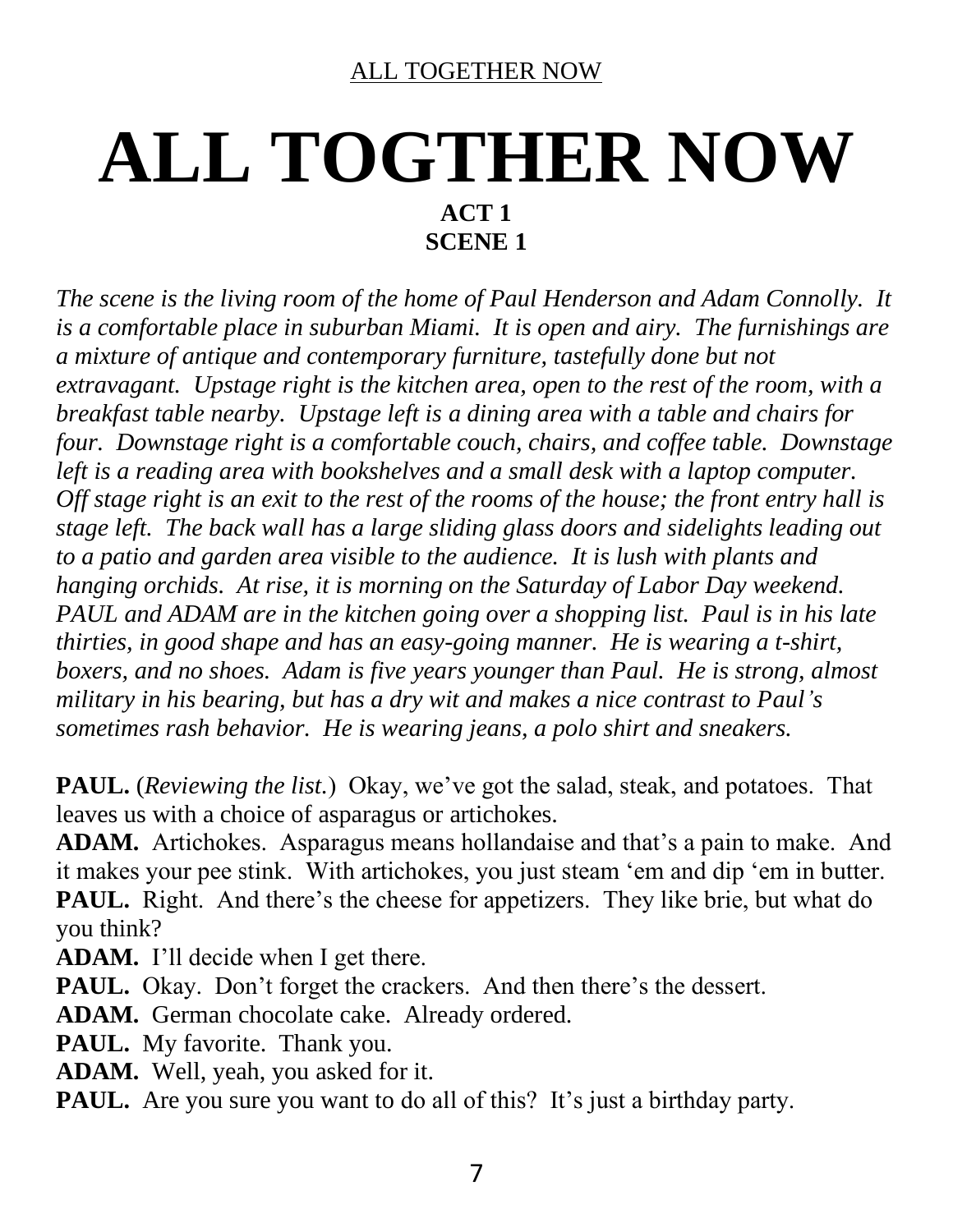**ADAM.** Well, we could do it at Chuck E. Cheese and have the clown sing "Happy Birthday."

**PAUL.** Only if that's the last thing you want to do in this life.

**ADAM.** How about if the clown is a stripper?

**PAUL.** A clown stripper? That's creepy. And what's the rush? It's not until tomorrow night.

**ADAM.** I want to get all of the shopping out of the way before your folks get here. Y'know, we could have had a big party; invited all of our friends and stuff. You only turn forty once. But this is what you said you wanted: just a quiet dinner at home.

**PAUL.** It's enough that my parents are coming to town to join in the festivities. When you turn forty, we can do all of that.

**ADAM.** We have five years to plan it, then.

PAUL. Right. Okay. How are we set for booze?

**ADAM.** That depends on what they want to drink.

**PAUL.** Scotch.

**ADAM.** That's it?

**PAUL.** Yep. Just scotch.

**ADAM.** Any special scotch?

**PAUL.** Any scotch is fine as long as it's The Macallan. You remember the last time they were here. That's all they'll drink.

**ADAM.** Expensive tastes.

**PAUL.** Dad always says "life's too short to drink cheap booze."

**ADAM.** What about the wine for dinner?

**PAUL.** Forget about it. Nothing you choose would be right, or if it is, we can't afford it. I'll just send Dad to the liquor store and let him graze. For him it's like a visit with old friends.

**ADAM.** When are they getting here?

PAUL. Who knows? Mom just said, "We'll see you on Saturday." You know their routine. They got in last night and went straight to the hotel. They'll linger over breakfast and then come over when they're ready. They're on their own timetable, and they assume everyone else is on it, too.

ADAM. Do we need to tidy up any more?

PAUL. I vacuumed and dusted yesterday, and besides, Mom will rearrange everything anyway. Just leave it.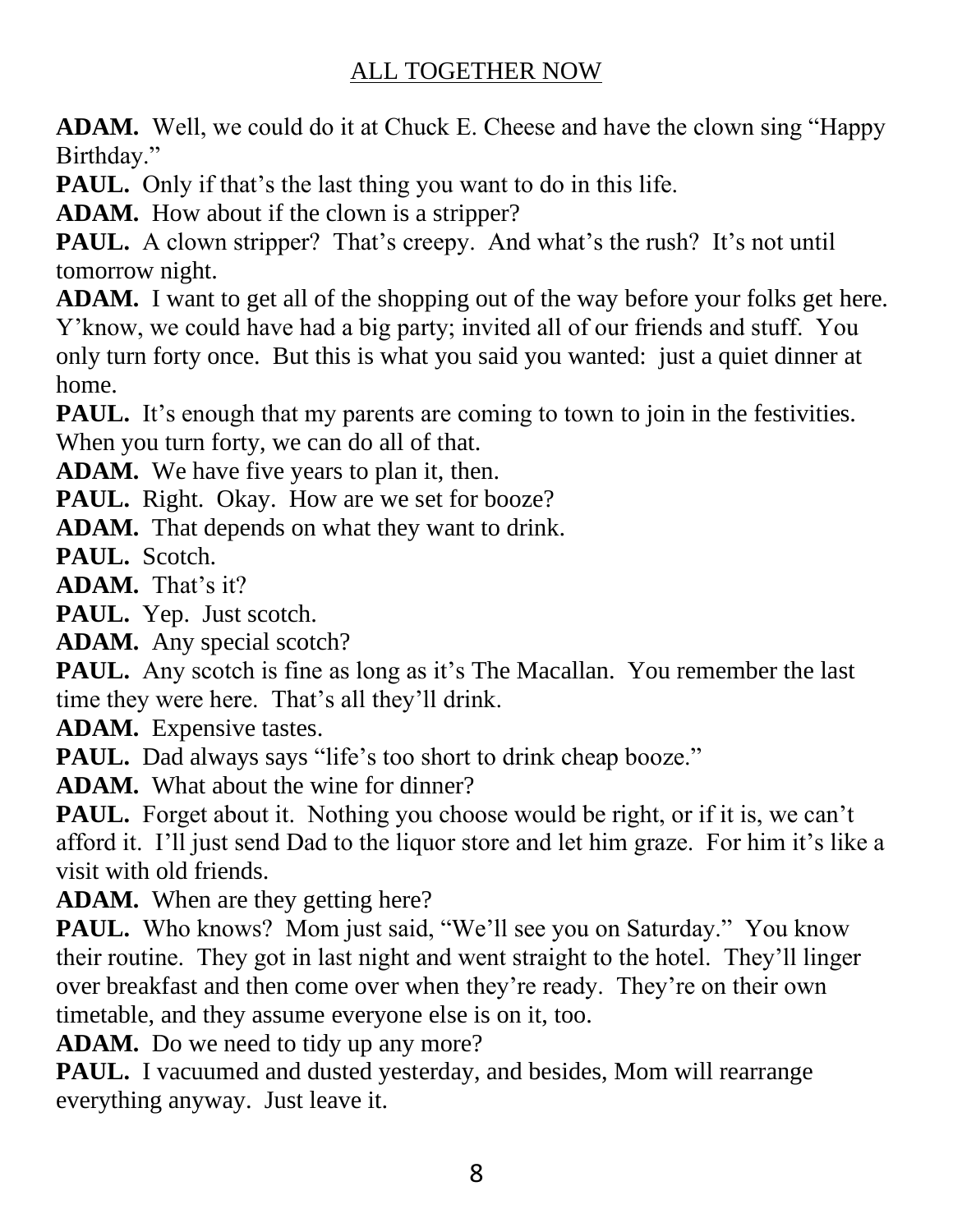**ADAM.** (*Sarcastically.*) You're really looking forward to having them here.

PAUL. Over the moon. Can't you tell?

**ADAM.** They only come down once a year. We can put up with it.

**PAUL.** Yeah, but what if they decide to retire here? (*Sigh*.) It's just a couple of days.

**ADAM.** Y'know, it's not too late to just grab our stuff and head down to Key West to that little B & B on Fleming Street with the clothing-optional pool and a nice quiet room all to ourselves. Leave a note on the door for your folks – "Have a nice time, see you Tuesday."

**PAUL.** That would be nice, wouldn't it?

**ADAM.** When was the last time we did that?

PAUL. Been a while, hasn't it?

ADAM. At least a year, if not more. So, whaddaya say?

**PAUL.** If I said yes, who'd open up the gym?

**ADAM.** I could call Jason. He needs the hours. Oh, wait… damn, he's in Orlando this weekend.

PAUL. I have a faculty meeting first thing Tuesday morning and you have your VA appointments all next week and….

**ADAM.** I get the point.

**PAUL.** We'll go.

ADAM. It'd be nice if we could just go right now.

**PAUL.** Next weekend. I promise. I'll call that B&B first thing on Monday.

**ADAM.** I'm gonna hold you to that. (*He gets ready to go; grabs the list and car keys, then goes to Paul and gives him a quick peck on the cheek.*) By the way, I do have a present for you.

**PAUL.** (*Returning the kiss.*) Looking forward to it. (*They hug, and then Adam starts to leave. As he does, the doorbell rings.*)

**PAUL.** Oh, crap, they're here. Damn, their timing is terrific. You let them in and I'll go put on some clothes. (*Paul runs off Right to the bedroom. Adam goes to the front door and opens it. Standing there is FOX. He is a tall, well-built, goodlooking young man in jeans and a t-shirt that are a little too small for him, dusty cowboy boots, and a baseball cap. He is carrying a worn knapsack, and he looks a little travel-weary, but he grins broadly when he sees Adam.*)

**FOX.** Hi! I'm looking for Paul Henderson.

**ADAM.** Well, you're in luck. We have one in stock.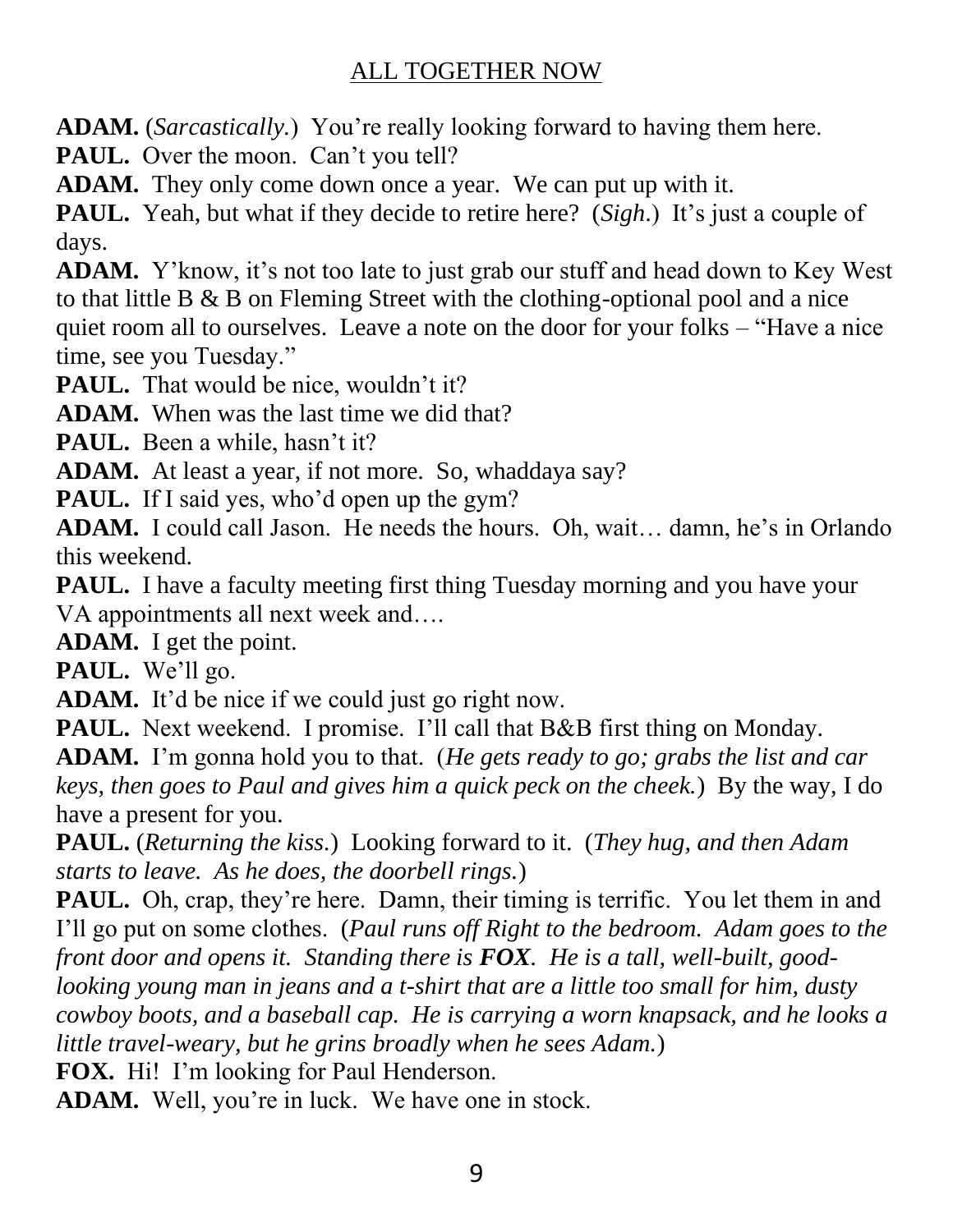**FOX.** Are you…?

**ADAM.** No, I'm his partner, Adam Connolly.

**FOX.** Oh, okay. I'm Fox.

**ADAM.** Nice to meet you, Fox. Is Paul expecting you?

**FOX.** Um, no.

**ADAM.** Are you one of his students?

**FOX.** Uh, no. I'm sorry to just show up like this. I would have called but I didn't have his number….

**ADAM.** So, Fox, what are you…

**FOX.** This is a nice place. Did you guys build it?

**ADAM.** No, we bought it pretty much as is ten years ago. Made a few improvements; added the garden.

**FOX.** Wow, that's really beautiful.

**ADAM.** Thanks. (*Looks towards bedroom to see where Paul is.*) Can I get you something? Coffee?

**FOX.** Naw, I'm good. I had a Starbucks at the airport.

**ADAM.** You just got here?

**FOX.** Yeah.

**ADAM.** From where?

**FOX.** Santa Fe. I would have been here last night but there were thunderstorms and my flight was delayed getting out of Dallas.

**ADAM.** You came all the way from Santa Fe?

**FOX.** Well, I'm supposed to be going to New York.

**ADAM.** I think you made a wrong turn somewhere. This is Miami.

**FOX.** Yeah, I know.

**ADAM.** So, you came all the way here to meet Paul?

**FOX.** Sounds crazy, doesn't it?

**ADAM.** Well, he's kind of gotten used to the fan mail and the Twitter followers and the interviews, but I don't think he's ever had one show up at the door. Not a lot of World War II history buffs are teenage groupies.

**FOX.** Oh, I'm not. I mean, I've heard about the book and I saw the miniseries, but I'm not here because of that.

**ADAM.** Oh. Well….

**PAUL.** (*Off.*) Be right out!

**FOX.** That's him?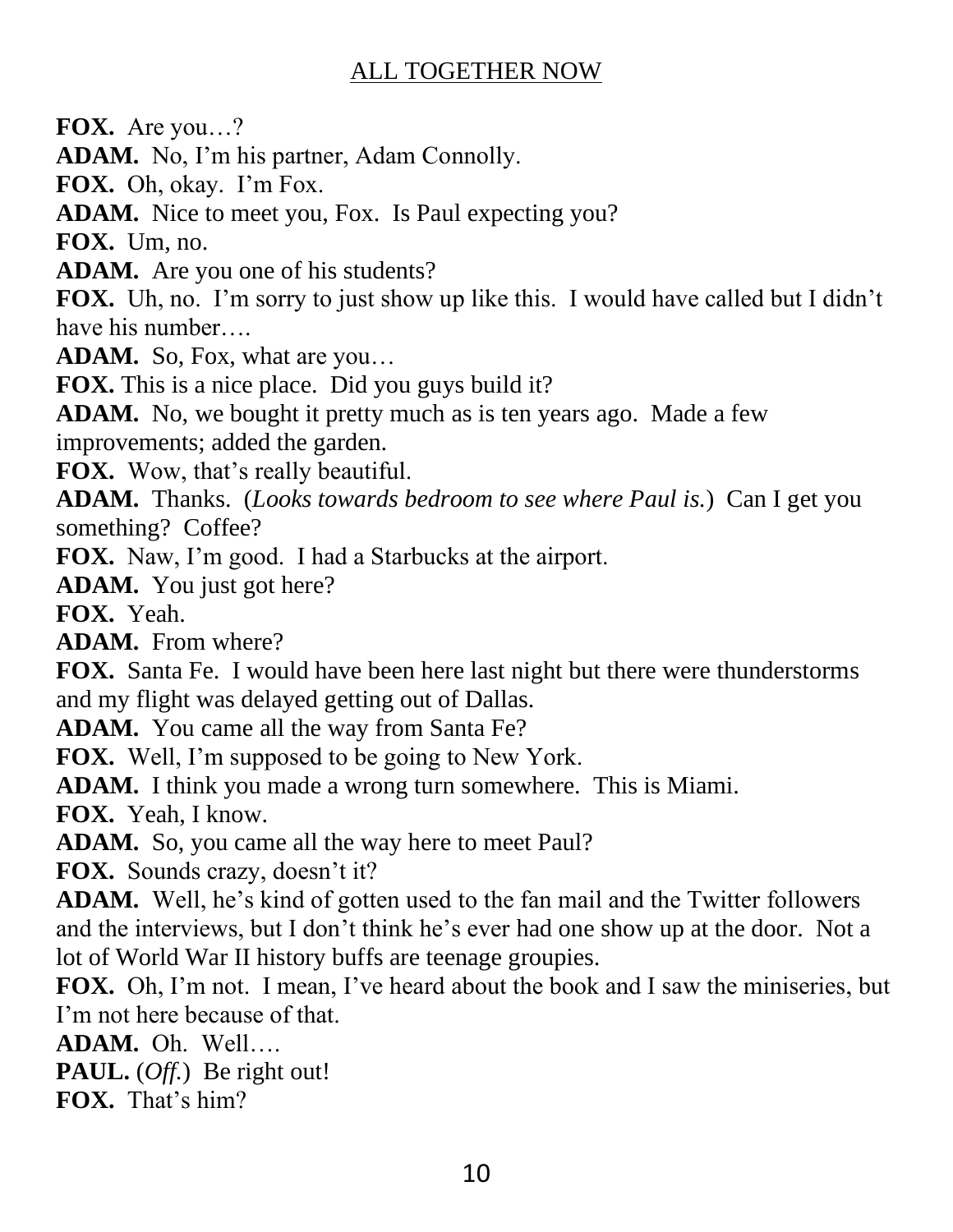**ADAM.** Yeah. (*Fox looks offstage with a sense of apprehension and expectation. Paul re-enters, wearing slacks, a nice shirt, and loafers.*)

**PAUL.** Hi, sorry, I was getting dressed and…. (*He sees Fox and stops.*) Uh, hello. **FOX.** (*Nervously.*) Hello.

**PAUL.** Hello. (*To Adam.*) When you said you were getting me a present, I was thinking more along the lines of a book or a watch or something. You got me a cowboy?

**ADAM.** No, he showed up all by himself.

**PAUL.** Oh. (*Fox is staring at Paul. Paul gets rather uncomfortable.*)

**PAUL.** Can I help you?

**FOX.** I'm Fox.

**PAUL.** Nice to meet you…Fox. (*More silence, and Paul looks to Adam for guidance. Adam shrugs.*)

**PAUL.** Do I know you? Are you in one of my classes?

**FOX.** No.

**PAUL.** Well, then…? (*He pauses a beat waiting for an answer, but Fox is still staring.*)

**ADAM.** He says he came all the way from Santa Fe to meet you.

**PAUL.** Oh, really? I used to live in Santa Fe. (*Finally, Fox snaps to. He goes to his knapsack and pulls out a bulky and rather worn manila envelope. He holds it for a moment, and then looks at Paul.*)

**FOX.** You remember Julie Engstrom?

**PAUL.** Julie Engstrom? Yeah... sure. She and I were friends out there; I lived next door to her in a little duplex on Galisteo Street. She and her partner, um…. **FOX.** Denise.

**PAUL.** Right, Denise. Julie had just finished med school and was doing a residency at the hospital there. I was teaching at the prep school. We used to hang out together and share meals and if we got really adventurous, we'd rent a movie. So how do you know Julie?

**FOX.** She's my mom.

**PAUL**. Oh. I didn't know she had any kids.

**FOX.** She does.

**PAUL.** Really? So, you came all the way here just to meet me?

**FOX.** Yeah.

**PAUL.** Okay… Why?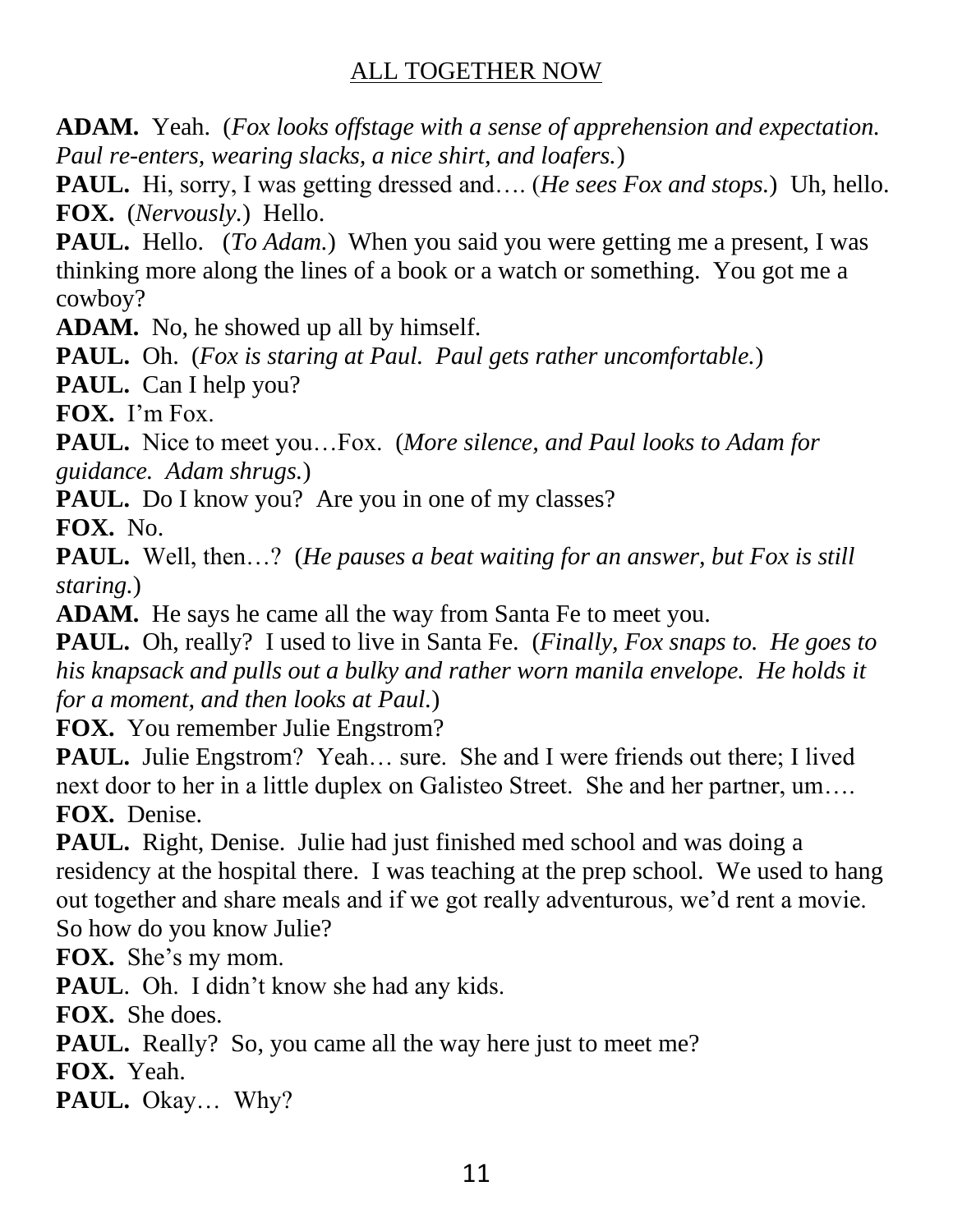**FOX.** I'm your kid.

**ADAM.** What?

**PAUL.** What?

**FOX.** (*Pulling a piece of paper out of the envelope.*) Yeah. You remember, don'tcha? Mom and Denise wanted to have a kid and they asked you if you would be the donor and you said yes and so you did and then….

**ADAM.** Holy…

**PAUL.** My God. But we signed all sorts of documents terminating all parental rights and obligations. We got a really good lawyer to make sure that it was all set. Cost a small fortune. (*Fox pulls out a sheaf of documents and wordlessly hands them to Paul.*) Right. But it didn't happen. We went to the clinic three times and we went through all the motions but each time they said that they didn't implant. And we had a good cry, and then I got the job here and moved away. The last I heard from Julie was that she was working at a clinic on an Indian reservation. So how can I…? How can you…?

**FOX.** They froze a batch. The last one. After you left, they decided to try one more time.

**PAUL.** How old are you?

**FOX.** Fifteen. I'll be sixteen next March.

**ADAM.** You're big for your age.

**FOX.** Yeah, I kinda shot up over the last couple of years.

**PAUL.** (*Doing the math in his head.*) I moved here in May…. But how does she know….?

**FOX.** You were the only donor.

**PAUL.** It was supposed to be anonymous. The records were to be sealed. There were no records kept of my name or anything like that. I went to the clinic, I did my thing, I left. There were no names, just numbers. It was all very sterile. **ADAM.** So to speak.

PAUL. So how did you find me?

**FOX.** Well, I always knew that I was an IVF baby. When I was five and asked Mom where babies come from and why I didn't have a dad like other kids, she said she went to the doctor and picked me out and that I was special 'cause she really wanted me. Then when I started to really figure out where babies come from, I asked who the donor was. She just said someone very nice. But then you got famous and Mom couldn't keep it to herself after you won the Pulitzer Prize. There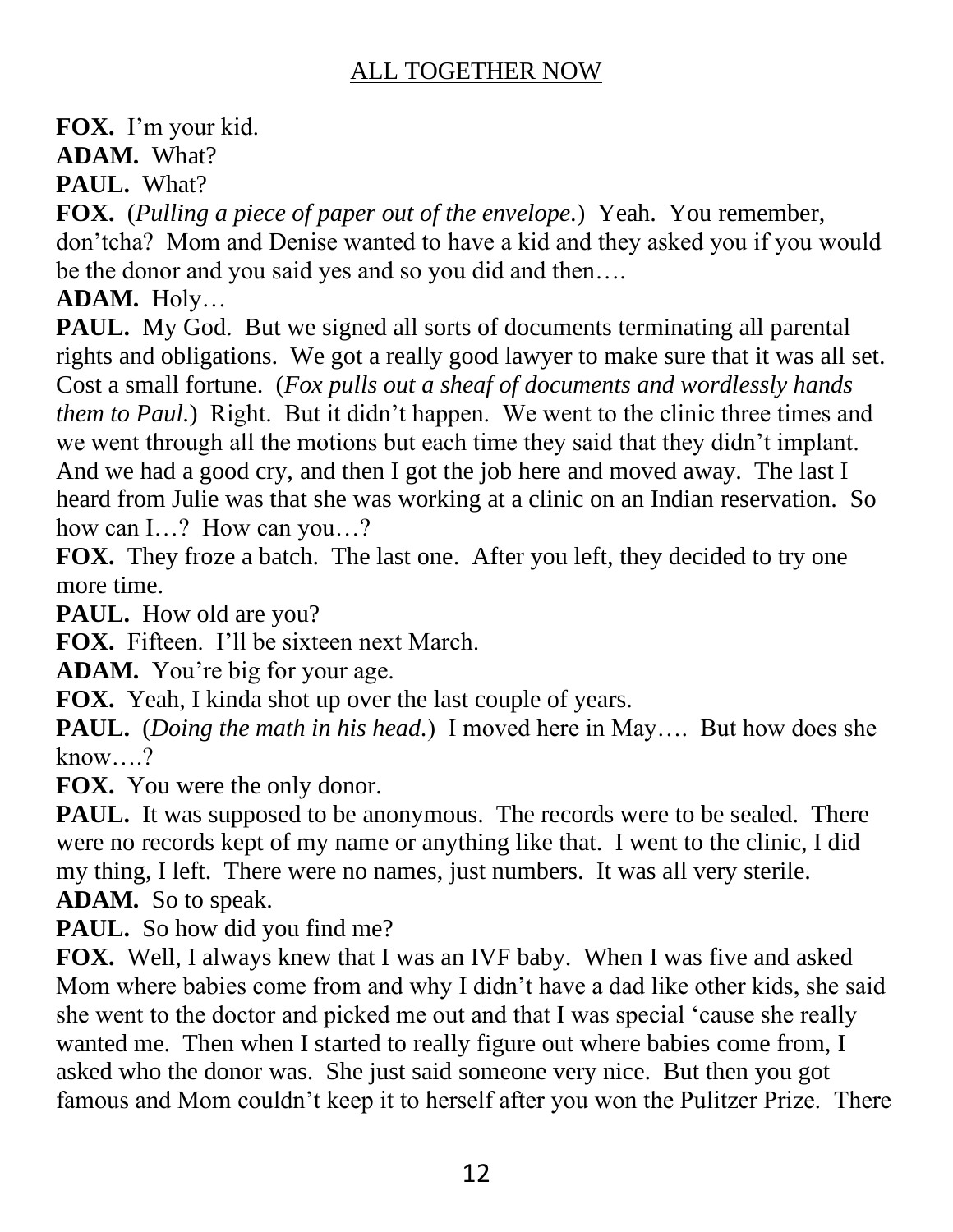you were in the New York Times, your picture, your biography, and then the book got turned into a miniseries. She brought me the paper, sat me down, and told me the rest.

**ADAM.** That was last winter. Why have you waited until now?

**FOX.** Mom got a grant to help develop health services for indigenous people in Central America. It's for two years.

**ADAM.** And you don't want to go.

**FOX.** I can't. They won't let her bring family. Or pets.

**PAUL.** What about Denise?

**FOX.** She's long gone. After Mom got pregnant, Denise decided that she couldn't handle it. She took off for Colorado, and the last we heard was that she's a deputy sheriff in a small town outside Boulder.

**PAUL.** She's a nurse. Or she was. We called her "Denise De-Nurse."

**FOX.** I only know what Mom told me.

**ADAM.** So, what was she going to do with you? Put you in storage with the car and the furniture?

**FOX.** Boarding school. Pinewoods Academy, Newburgh, New York.

**ADAM.** Jesus. When do you go?

**FOX.** Supposed to be there on Monday.

**ADAM.** This Monday? The day after tomorrow?

**FOX.** Yep.

PAUL. Does Julie know you're here?

**FOX.** I didn't tell her I was coming here, if that's what you mean.

**PAUL.** That is what I mean, and I think she'd probably like to know. She's probably worried sick about you.

**FOX.** I'm not supposed to get to New York until this afternoon. I already called the school and told them I missed my connection in Dallas and I'd let 'em know when I get in.

PAUL. I still think you should let her know.

**ADAM.** Wow, you've only been a dad for five minutes and you already sound like one.

**PAUL.** (*Glaring at Adam.*) Don't you need to go shopping?

**ADAM.** Are you kidding?

**PAUL.** Well, okay. Just….

**ADAM.** Just what?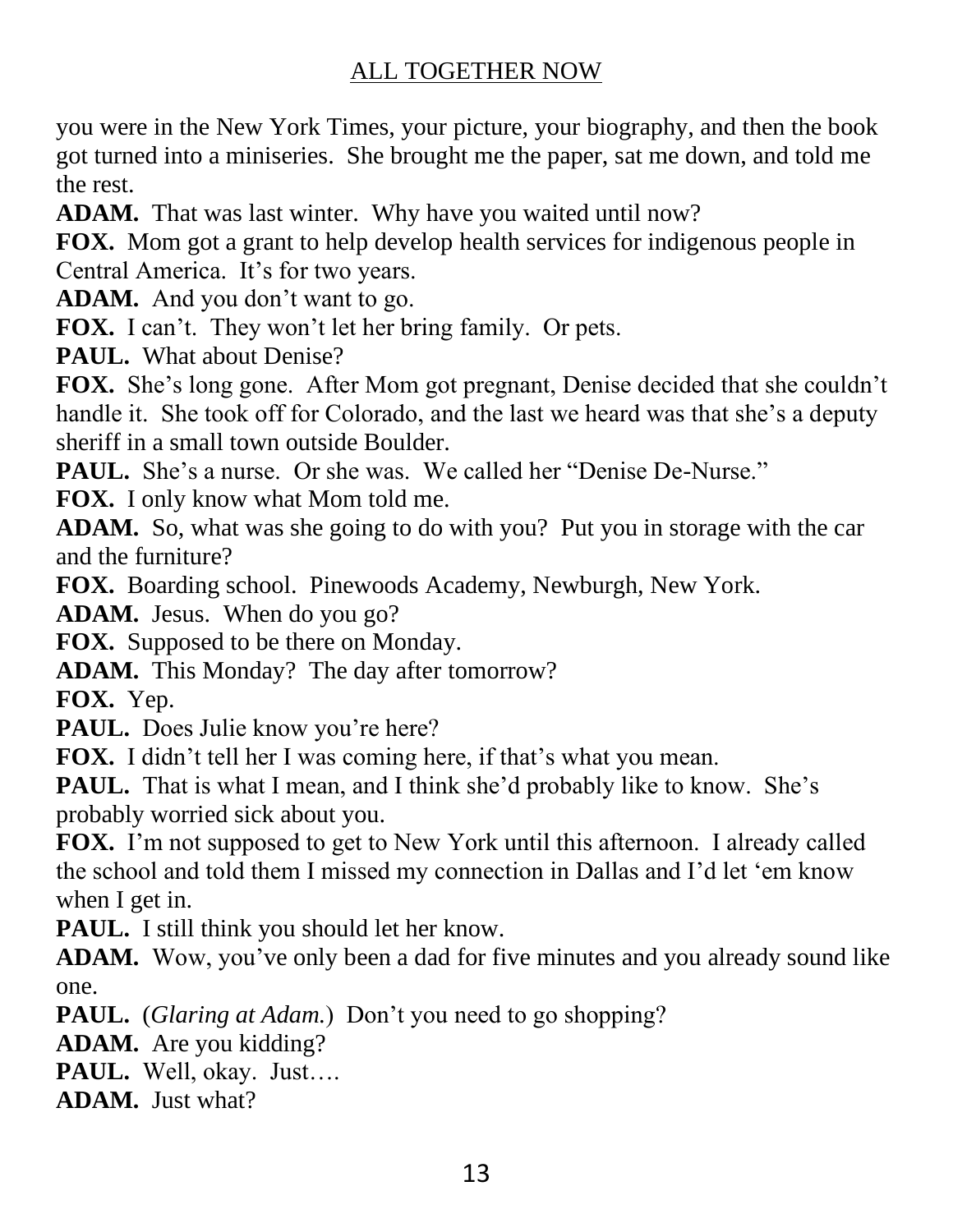**PAUL.** Just…. Never mind. (*Paul stares at Fox for a moment then goes to the kitchen and pours himself a large mug of coffee.*)

ADAM. Hey, Fox, you sure I can't get you something to eat? Coffee? Juice? Milk? Breakfast? You like bacon and eggs?

**FOX.** I'm okay for now. I don't eat meat, anyway.

**PAUL.** That's right. Julie was quite the vegetarian. Wouldn't eat anything that ever had a face.

**FOX.** She's upgraded to fish now. But it has to be free range, not raised on a farm. **ADAM.** You're pretty good-sized for someone who never had a cheeseburger.

**FOX.** Well, there's a lot of protein in other foods, too; rice, beans, soy. I do okay on that.

**ADAM.** Well, we're having chicken tonight, so if you're staying, we'll make some extra salad.

**PAUL.** Staying?

**ADAM.** For dinner.

PAUL. When's your flight to New York?

**FOX.** I don't know yet. I told 'em to leave that leg of the trip open. (*Fox looks around the house.*) So, how long have you been together?

**ADAM.** Twelve years.

**FOX.** Really? Married?

**ADAM.** No.

**FOX.** Oh, okay. So, how'd you meet?

**ADAM.** I was one of his students.

**FOX.** High school?

**PAUL.** College. I teach history at the university.

**ADAM.** Don't worry; we were both consenting adults.

FOX. That's cool. Where're you from?

**ADAM.** Little town in upstate New York. You've never heard of it.

**FOX.** So, what do you do?

**ADAM.** I've got a ….

**PAUL.** (*Cutting off Adam.*) He was in the Air Force, he owns a gym, and does physical fitness training and therapy for the VA. What's with all the questions? **FOX.** I'm just trying to get to know you guys, that's all. I mean, you are my... **PAUL.** Look, we should call Julie.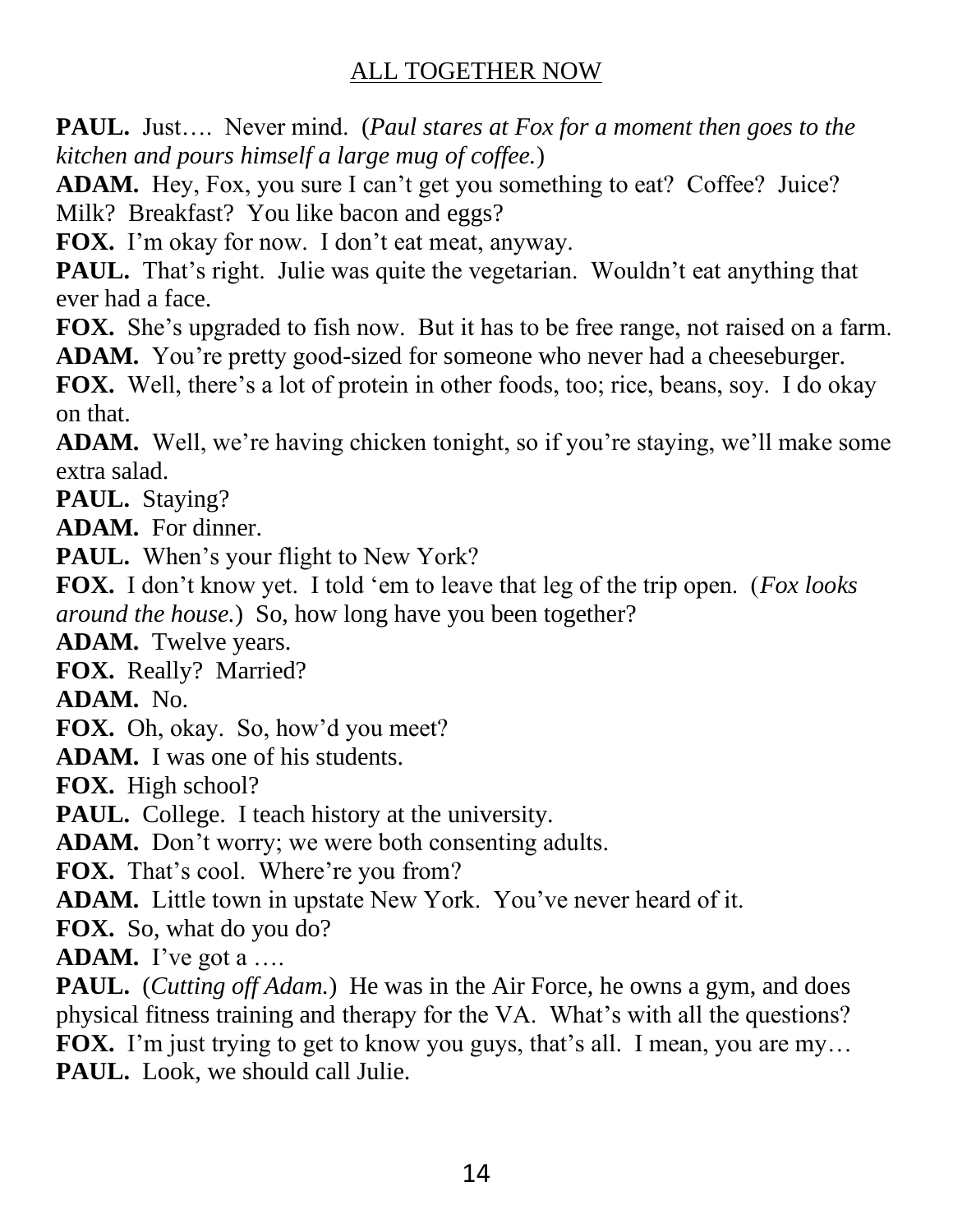**FOX.** It's still early in Santa Fe. You call now and you'll wake her up and she'll think it's some kind of emergency.

**PAUL.** Well, it is an emergency. You're fifteen hundred miles off course from where you should be. If you don't show up at the airport in New York, the school's going to call her and ask where you are, and she'll go nuts.

**FOX.** I called her last night. Told her I was stuck in Dallas and the airline was putting me up in the hotel there. She's fine.

**ADAM.** Maybe you should call her anyway. You don't have to tell her where you are.

**FOX**. (*Pulls a cell phone out of his pocket.*) It needs to recharge. (*Paul takes the cordless phone off the wall and plunks it on the counter.*)

**PAUL.** This one doesn't.

**FOX.** I will. Just not now. Can't we just talk?

**PAUL.** Okay, let's talk. (*A beat.*) Why are you here?

**FOX.** I just wanted to meet you. To see you. To find out who you are. That's all. **PAUL.** Then what?

**FOX.** I don't know.

**PAUL.** Well, you're going on to boarding school, aren't you?

**FOX.** Well, maybe. (*Looks around the house again.*) How many rooms do you have here?

**ADAM.** Three bedrooms, two baths.

**FOX.** Sweet. Big enough place.

**PAUL.** Tell me about this school. Pinewood, you said?

**FOX.** I actually don't know much about it other than what I read about it on Wikipedia. S'posed to be a good place, but… Wasn't my idea to go there in the first place. Not really looking forward to it.

**ADAM.** You don't think you can handle it?

**FOX.** I can handle it. I do okay in school and I know how to take care of myself. Santa Fe has its share of snotty East Coast preppies. They don't bother me.

**ADAM.** So, what's the problem?

**FOX.** It's just… I don't know why I have to go there, that's all.

**PAUL.** If you can't go with your mom, you sure can't stay by yourself.

**FOX.** Why not?

**PAUL.** Because you're fifteen. You're still a minor. You can't drive....

FOX. I've been driving since I was eleven. Stick shift, even.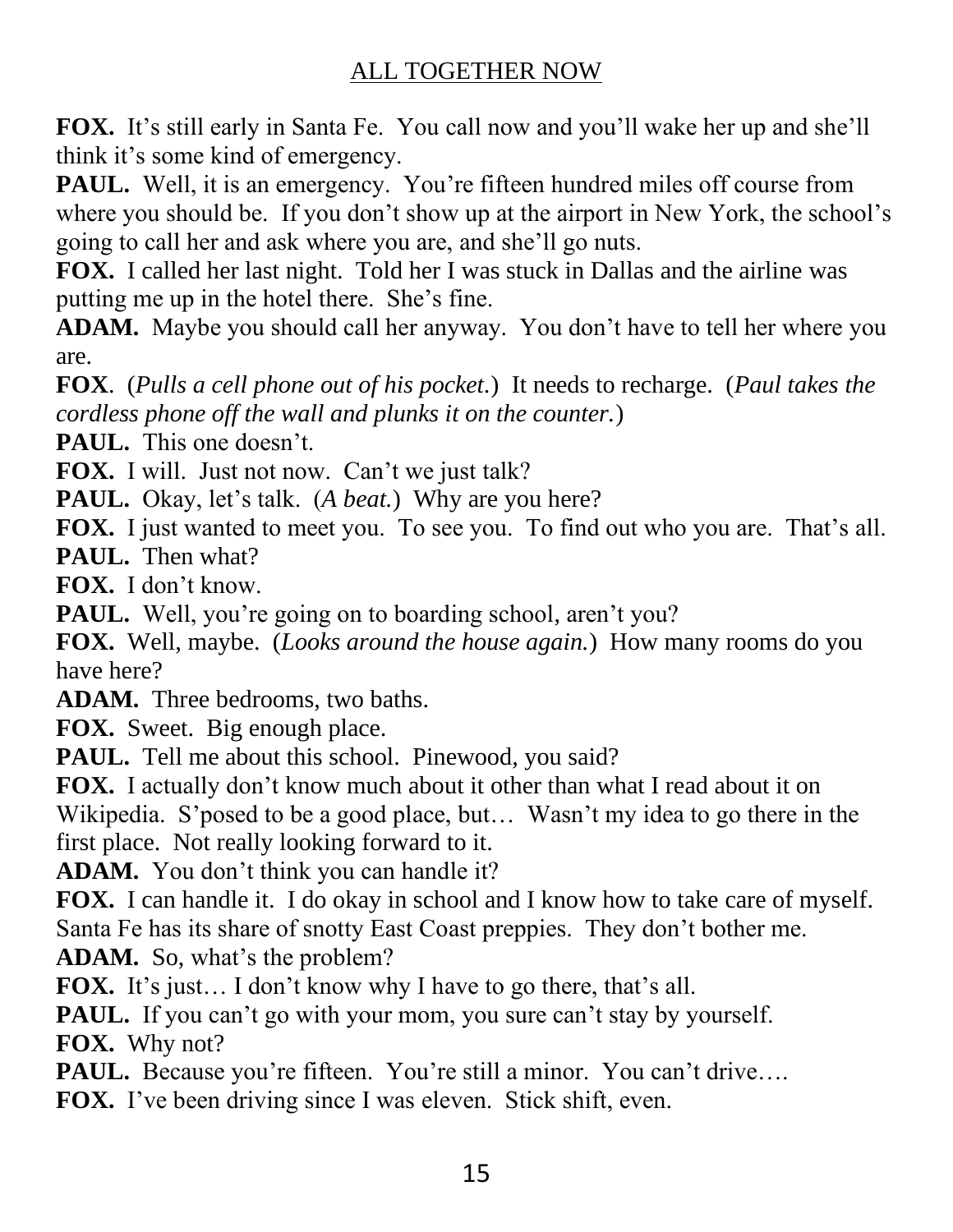PAUL. I mean legally. You don't have a job. You can't pay the bills.

**FOX.** Doesn't matter. She's renting the house out to some people to look after the place. They don't want me there, and I don't want to be with them.

**ADAM.** Don't you have any relatives you can stay with? What about your mom's family?

**FOX.** They're a bunch of Jesus-freaks in Minneapolis. They disowned Mom when she moved in with Susan.

**PAUL.** Who's Susan?

FOX. The one before Denise. They won't take me. To them, I'm "that bastard." **ADAM.** Jesus.

**FOX.** That's what they say out loud. Behind my back I'm "that unnatural bastard, spawn of the sodomite."

**PAUL.** Wait, they know who I am?

**FOX.** Not by name. But Mom told them how she went through a fertility clinic with sperm donated by a gay friend. I wasn't there when she told them, but I hear it got kinda ugly. They disowned her all over again.

**ADAM.** So, if you don't want to go to that school and you can't stay in Santa Fe, then what?

**FOX.** How about I stay with you guys?

PAUL. Whoa. Wait just a minute.

**FOX.** Why not?

**PAUL.** Because until now I didn't know you existed.

**FOX.** I'm your son.

**PAUL.** Genetically, yeah. But as far as the law is concerned, you're a total stranger. It's no different than if I went to the sperm bank and did it just for the money and the free porn.

**FOX.** Look, if it's about money, I got that. Mom set up a trust account to pay for school and everything. Doctors make pretty good money in Santa Fe, so if that's the problem, not to worry. (*Pulls out his wallet.*) Look, she gave me two hundred bucks just for traveling and food and stuff.

**PAUL.** It's not that. It's... I don't know anything about you.

**FOX.** What do you want to know?

PAUL. Well, I don't know.... What kind of sports do you like? What books do you read? What makes you happy? Do you believe in God? What do you watch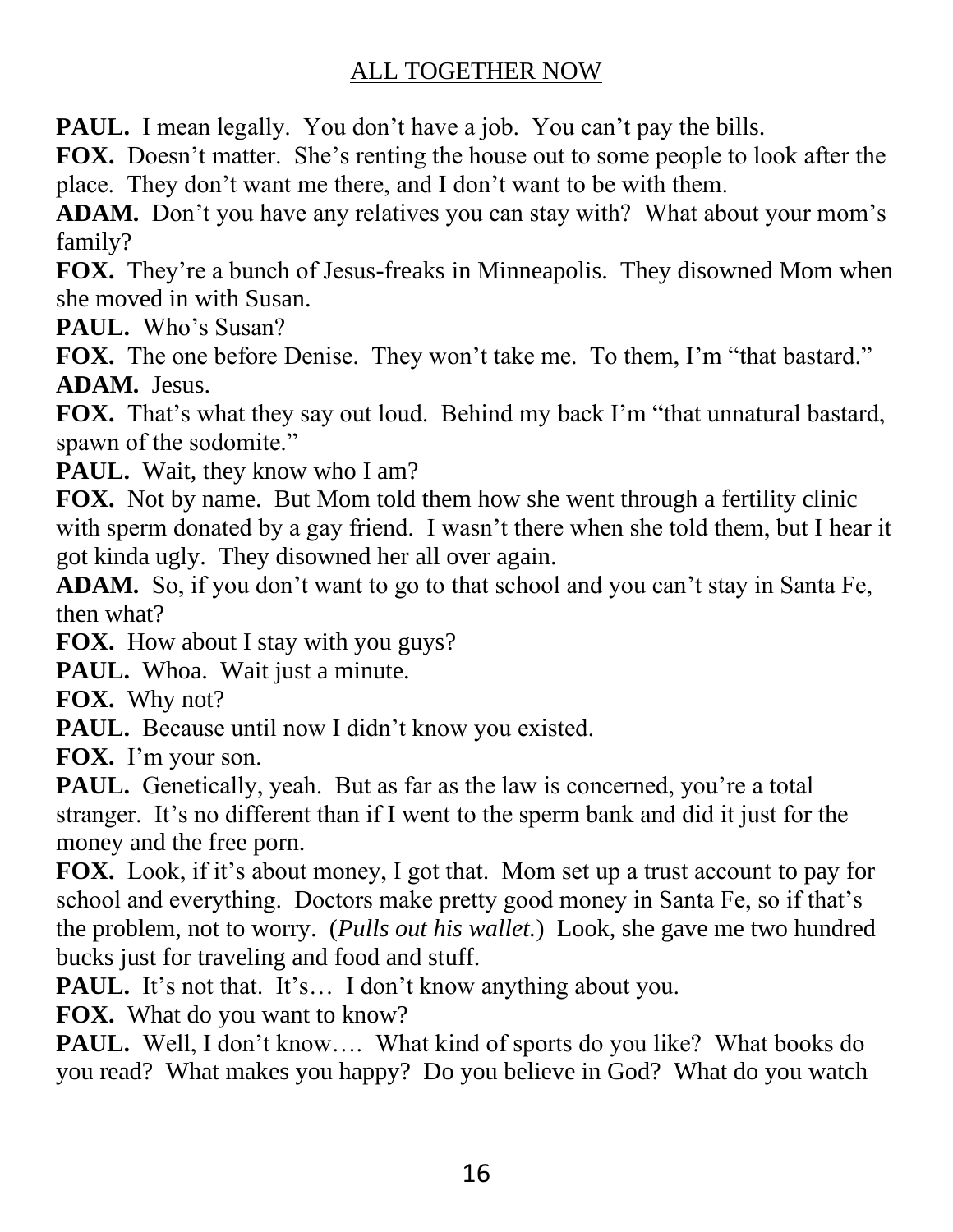on TV? What makes you cry? Cats or dogs? Favorite car? Mac or PC? Coke or Pepsi? Boxers or briefs?

**FOX.** (*Without missing a beat.*) Baseball, Steinbeck, being with friends, not sure, whatever's on, injustice, dogs, Ford pick-up, PC, Coke, and briefs.

**PAUL.** (*Impressed.*) Well, okay then. Steinbeck, huh? You at least inherited my ability to remember things. Do you have a girlfriend?

**FOX.** No.

**ADAM.** Boyfriend?

**FOX.** No.

**ADAM.** I had to ask. I mean, it does sorta run in the family. Both sides.

**FOX.** I'm fifteen. I'm not supposed to be doing that yet.

**PAUL.** Says who? I started dating when I was thirteen.

**FOX.** Did you go out with boys?

**PAUL.** No.

**FOX.** Then it doesn't count, then. If you're gay and you go out with girls, what's the point?

**PAUL.** Dating is how you learn to get along with other people, learn to be polite, to care about someone other than yourself. It's part of our civilized society.

**FOX.** If you say so. I'm not really into that sorta stuff.

**ADAM.** Kind of a loner?

**FOX.** No, I gotta lot of friends. I've just never been into the rituals.

**PAUL.** Rituals?

**FOX.** High school dating is a socio-economic behavior pattern instilled in teenagers to reinforce stereotypes, promote premarital sex, and enslave women in the role of servant to men in preparation for their lifetime of playing the part of the submissive woman.

**PAUL.** You believe all of that?

**FOX.** I see it enough among the kids I know that some of it's true. Dating is something kids go through so that they can get around to making out.

**PAUL.** So, you don't believe that people do it because they like each other and might fall in love? It's all about sex?

**FOX.** Sure. That's all it ever is. When you finally got around to dating for real, wasn't that what you were looking for?

**PAUL.** (*Lying.*) No.

**FOX.** So, the first time you guys went out, what happened?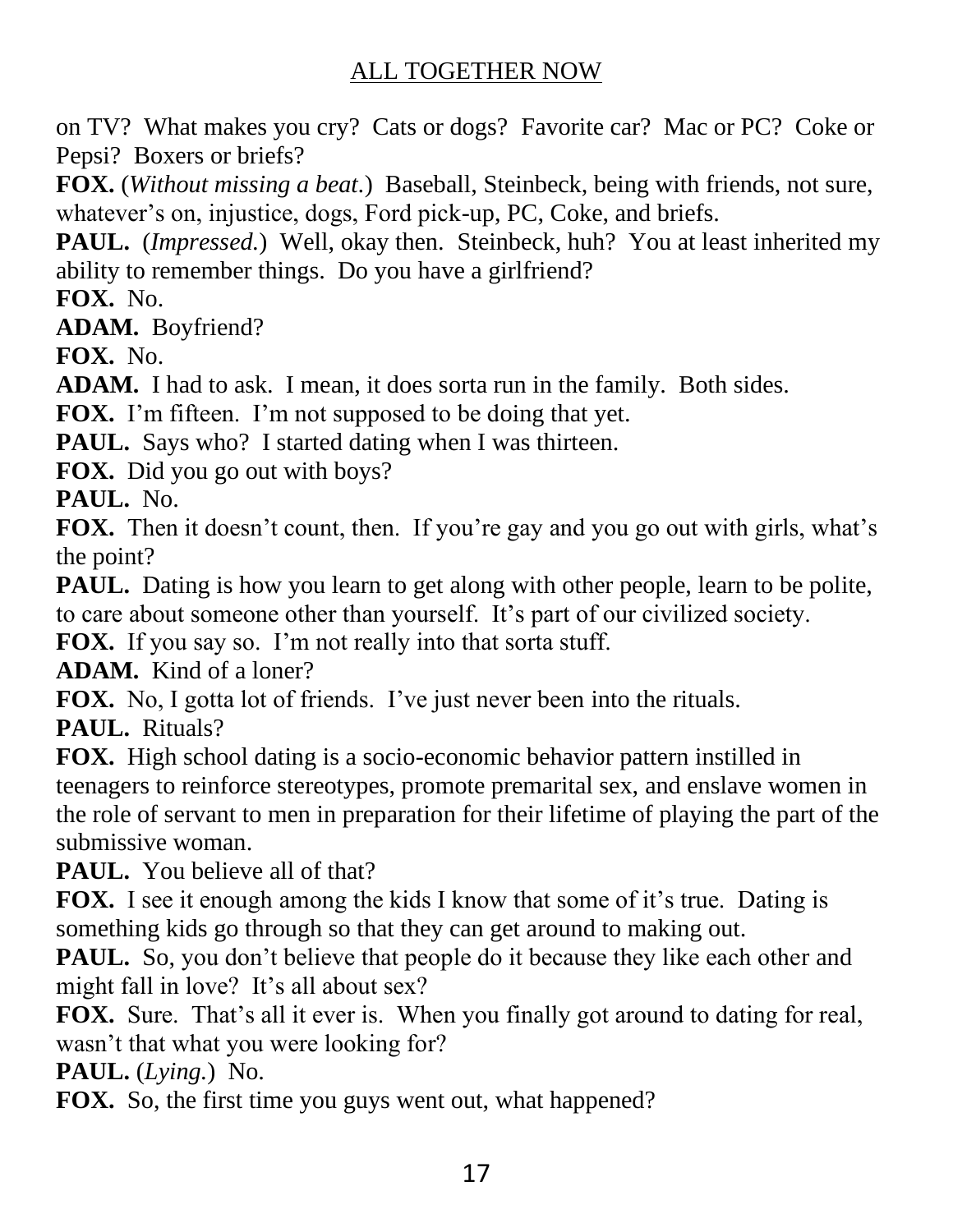**PAUL.** I don't remember.

**ADAM.** Are you kidding?

**FOX.** Oh, come on!

**PAUL.** I don't. We knew each other before we went out. It wasn't like a first date, anyway; we got together for drinks one night after the gym and….

**ADAM.** He had his hands on my belt buckle ten seconds after the door closed on his apartment.

PAUL. Well, so what? We were two consenting adults, attracted to each other. What'd you expect us to do, play Scrabble?

**FOX.** No. But see, it's not all about society and social interaction and all that crap. It's about two people getting together through a ritual that is basically foreplay in public. And I don't see what the big deal is about it, that's all.

PAUL. And you're not in favor of sex?

**FOX.** I'm not against it. I suppose I'd like to try it sometime. I know it sounds weird, but sex... I don't know. I mean, look at all the trouble it's caused just in my family alone, not to mention all the trouble everywhere else. Everything's about sex. Our entire culture and social interaction is all hung up on a basic biological function. And look at all the trouble it's caused. It's started wars, cultural divisions, killed millions of people through disease and jealousy.

**PAUL.** It's also inspired some of the greatest art, literature, and music known to man.

**FOX.** Sure, but the rotten stuff is a lot worse, and I am not really interested in it. Well, not yet.

**ADAM.** You got all of that from reading Steinbeck?

**FOX.** No. I go to a pretty good school. And we read a lot about sociology and anthropology and stuff.

**PAUL.** It might also have something to do with the way you came into the world. **FOX.** What?

**PAUL.** You weren't conceived in the usual way and you grew up with…. (*Fox is scowling and Paul realizes he may have stepped in it.*) Never mind.

**FOX.** Look, just because I didn't start out life by shooting out of someone's, uh, turkey baster in the back seat of a station wagon and was raised by a single mom who happens to be a lesbian has got nothing to do with it. I don't remember how I got here. You don't know how I was raised. You weren't there.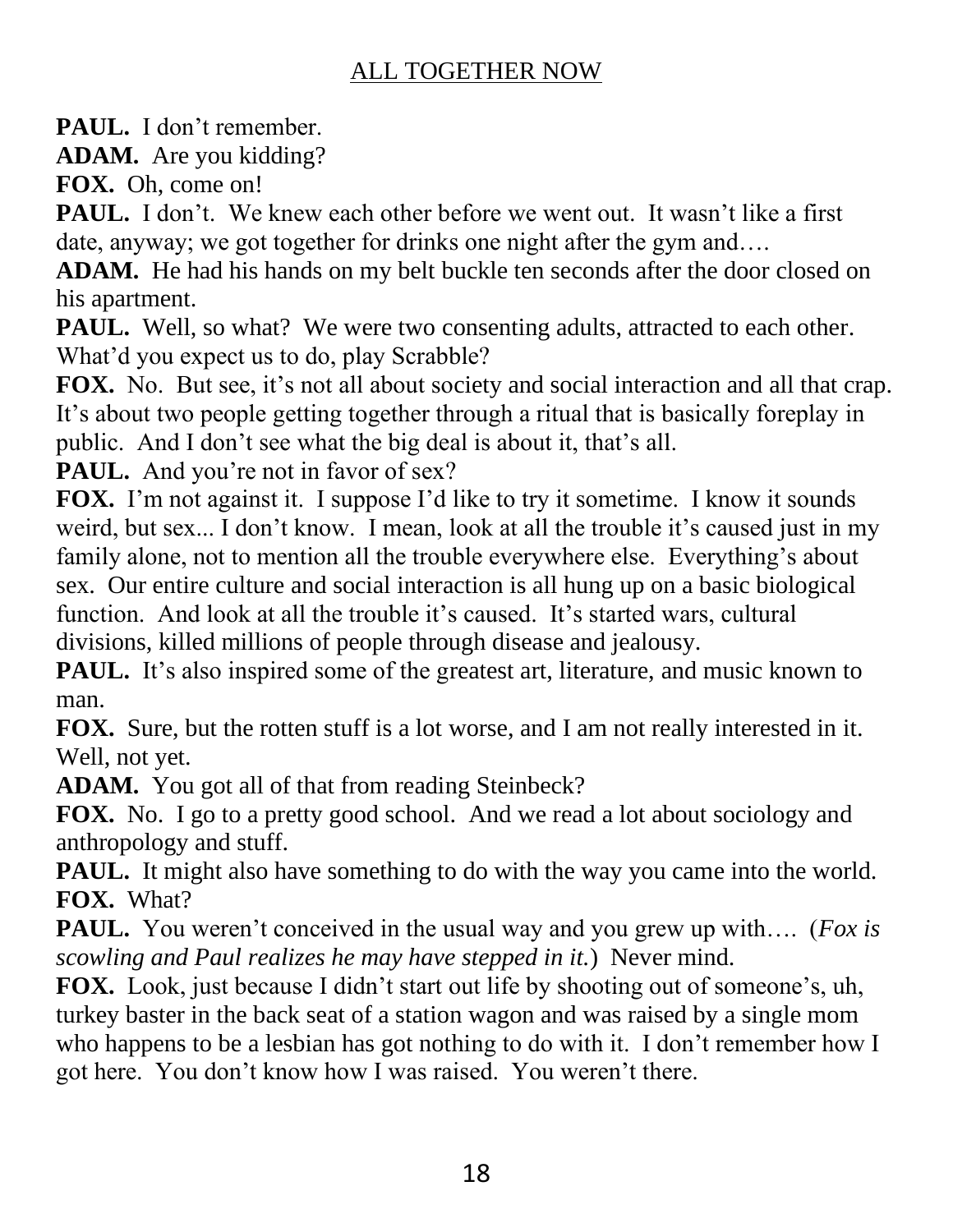**PAUL.** You're right; I wasn't. But that was my turkey baster you came shooting out of.

**FOX.** Oh, well, that explains why mine is just average, then.

**ADAM.** Okay, you know what, you two have a lot to catch up on and I need to get the shopping done. (*Picks up the grocery list, car keys.*) Nice to meet you, Fox. (*Pointedly to Paul.*) We'll talk when I get back.

**FOX.** Sure. Thanks. (*Adam exits through the front door.*)

**PAUL.** I really don't want to hear about the size of your, uh, turkey baster, okay? (*Beat.*) This is a lot to take in, okay? Can I just absorb all of this for a moment?

**FOX.** Sure. (*Paul takes a deep breath then goes to sit on the couch.*)

**PAUL.** Wow.

**FOX.** Can I ask you something?

**PAUL.** (*Resigned.*) Yeah, sure, ask me anything.

**FOX.** If you had known about me, would you have been there?

**PAUL.** Sure, I would have.

**FOX.** Really? You signed all the papers. And then you took off for Miami.

**PAUL.** I was twenty-five, fresh out of grad school making shit money teaching history to high school kids. I lucked into a teaching job here that I've worked my ass off to get tenure for and had the great good luck to turn my PhD thesis into a best-seller. If I'd stayed in Santa Fe, I'd probably still be teaching at that school, still driving that old station wagon.

**FOX.** So why did you do it? Why did you say yes to Mom and Denise?

**PAUL.** It was their idea. They came to me. They asked me to help them. I said sure. I don't even remember thinking about whether or not I would be legally responsible. In fact, it was Denise who brought it up. She was the one who said that I had to sign the papers if they were going to do it. I think she wanted to make sure that I wouldn't come back some day and try to take custody of the baby.

**FOX.** Would you?

**PAUL.** Would I what?

**FOX.** Would you have taken custody of me? Y'know, like if Mom couldn't or something.

**PAUL.** Yeah, sure.

**FOX.** You say that now. But back then…. What did you know about raising kids?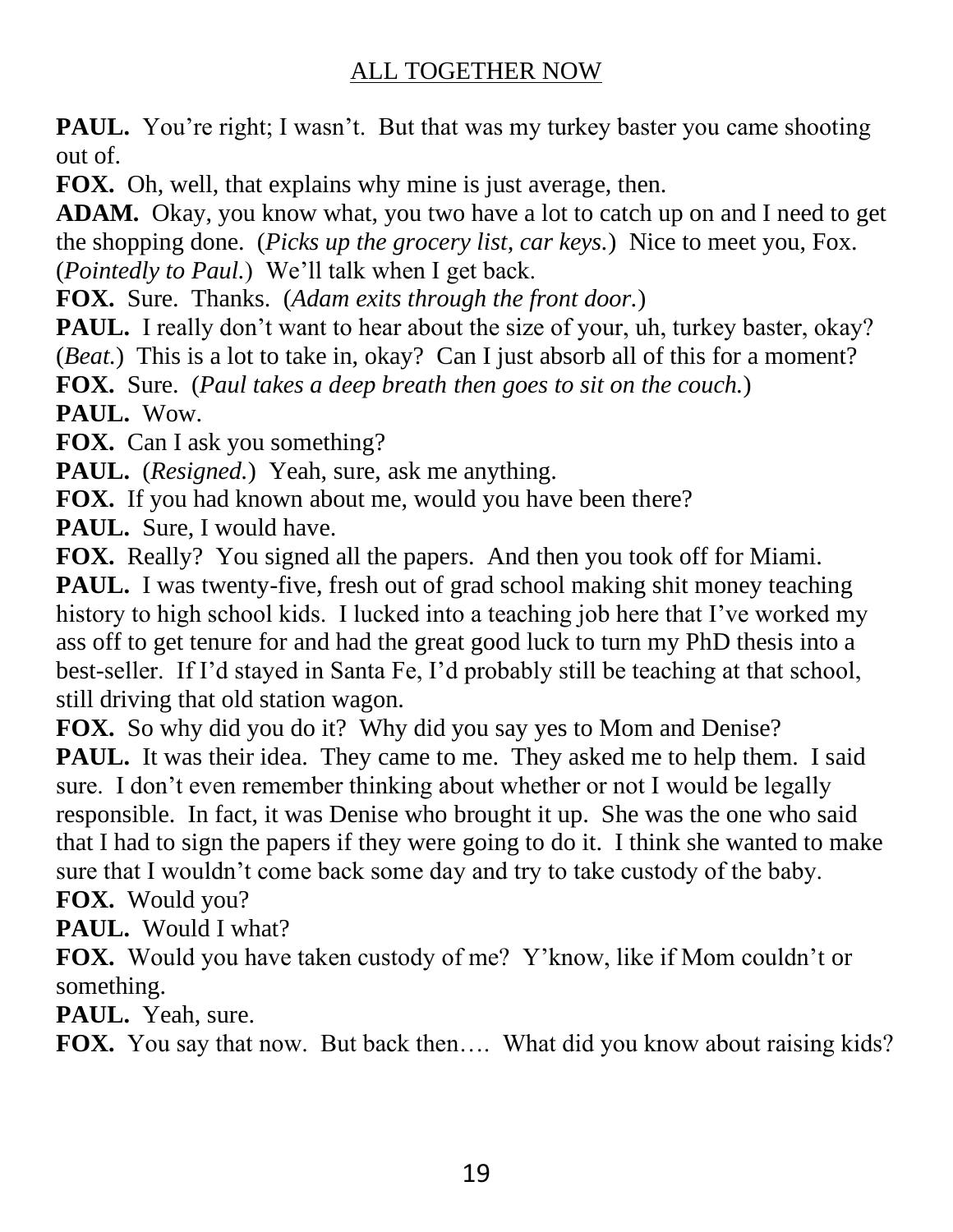PAUL. Probably as much as your mom did, or anybody who starts a family. You don't come with an owner's manual, y'know. Based on how my parents did it, it's pretty much trial and error.

**FOX.** Got any brothers or sisters?

**PAUL.** No. I'm it. They, um, well, they kept trying, but I was it.

**FOX.** I know how you feel, then.

**PAUL.** Yeah, they did okay by me. As a matter of fact, they should be here sometime today.

**FOX.** Looking forward to meeting them.

**PAUL.** Yeah, well, I sure hope the feeling is mutual. I'm not sure how they feel about surprises.

FOX. Yeah. So. What would it have been like?

**PAUL.** What would what have been like?

**FOX.** If you had raised me instead of Mom.

**PAUL.** Well….

**FOX.** C'mon, just for grins.

**PAUL.** Well, for one thing, I wouldn't have named you Fox.

**FOX.** Why not? What's wrong with my name?

**PAUL.** Nothing. It's a perfectly nice name. It's just that in my family, kids are named after parents or grandparents. I'm named for my mother's father and my dad.

**FOX.** Then in my case, my name would be Pyrex Turkeybaster.

PAUL. I guess.

**FOX.** What would you have named me?

PAUL. I never thought about it. Baby names don't come up often in my circle of friends.

**FOX.** Well, now's your chance. What's my name?

PAUL. I dunno; I've always liked Michael.

**FOX.** Yeah, I know a few Mikes. (*Tries it out.*) Mike Henderson. I like that.

**PAUL.** You're not going to change it, are you?

**FOX.** Nah, just playing around.

PAUL. Good. Fox is a very nice name.

**FOX.** So, what do I call you? I mean, it would feel kinda weird calling you "Dad." Technically you are, but it's not like you earned it or anything.

PAUL. My name's Paul. That's fine. I don't care.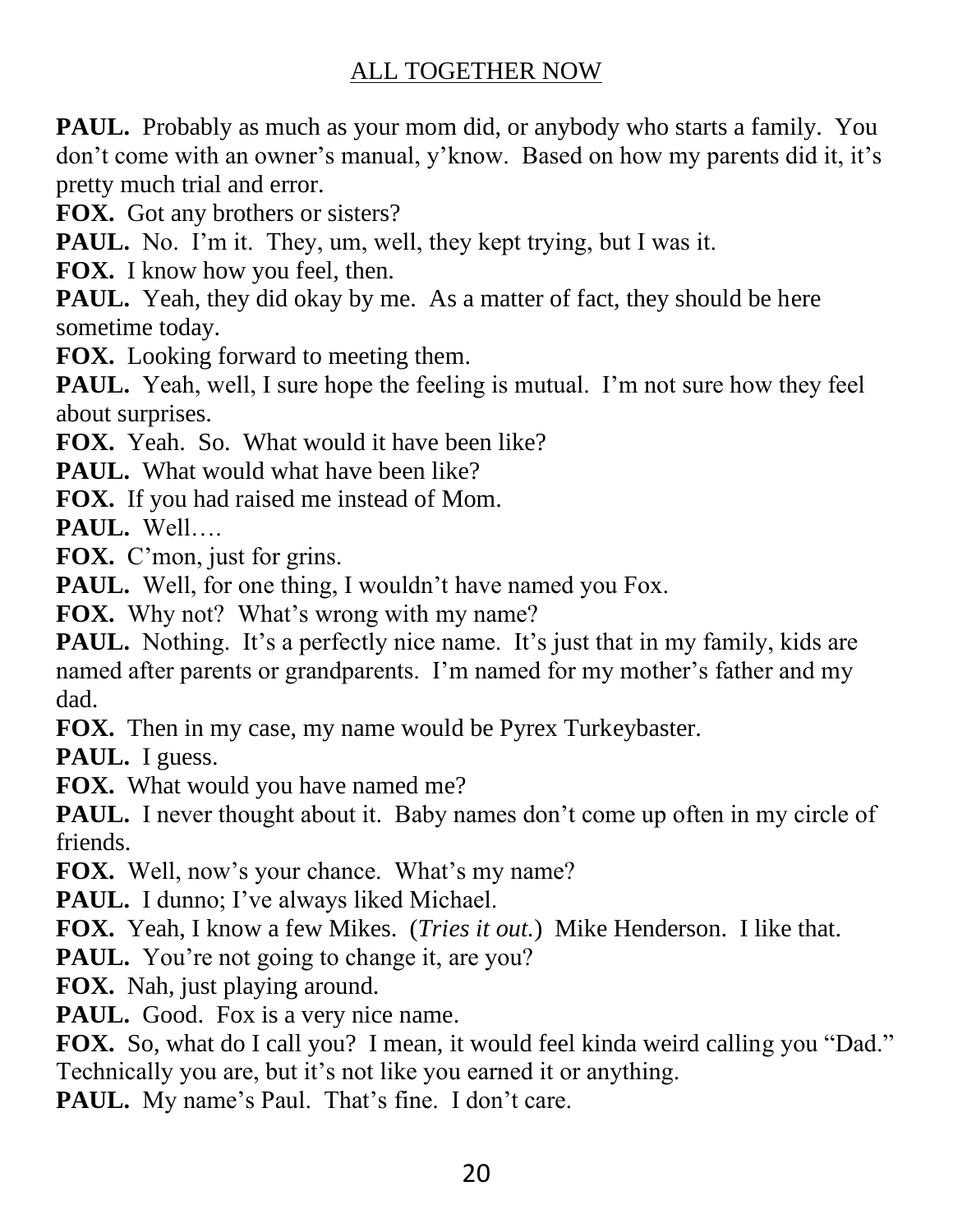**FOX.** Okay. So, now that we've gotten that out of the way, what about it?

**PAUL.** What about what?

**FOX.** Can I live here with you?

PAUL. No. You can't.

**FOX.** Just like that? You don't want to think about it?

**PAUL.** Don't have to think about it. Even if I wanted you to, it can't happen. **FOX.** Why not?

**PAUL.** Because that's not how things work in the real world. This isn't some Hallmark Channel TV movie and the kid gets to choose what parent he gets to live with.

FOX. Why not? Why can't I have a choice?

**PAUL.** Because I'm sure that there are all sorts of people – including your mother – who will say you don't get to make that choice by yourself. You're fifteen.

You're a minor. You have no rights. Hell, you'd have better luck if you were a fetus. I have no right to make a custody claim, and I'm pretty sure your mom would not go for it.

**FOX.** When was the last time you talked to her?

PAUL. Well, obviously, it's been at least fifteen years.

**FOX.** So, let's ask her. (*Finds a pad and a pencil and writes down a phone number.*) Call her.

**PAUL.** It's still too early.

**FOX.** She gets up early to do yoga.

**PAUL.** You didn't mention that ten minutes ago.

**FOX.** I forgot.

PAUL. Yeah, right. First, you're going to call her and tell her where you are. Then we'll take it from there. (*Picks up the phone and holds it out to Fox. He almost takes the phone, then chickens out.*)

**FOX.** You know what? I need to... can I, like, use your bathroom? Maybe get a shower? I've been traveling in these same clothes for a whole day now and I feel kinda….

**PAUL.** Oh, sure. Yeah. There's a bathroom in the guest room. Go ahead; it's in through there, first door on the left.

**FOX.** Great, thanks.

**PAUL.** You need anything? If you need something, just... let me know.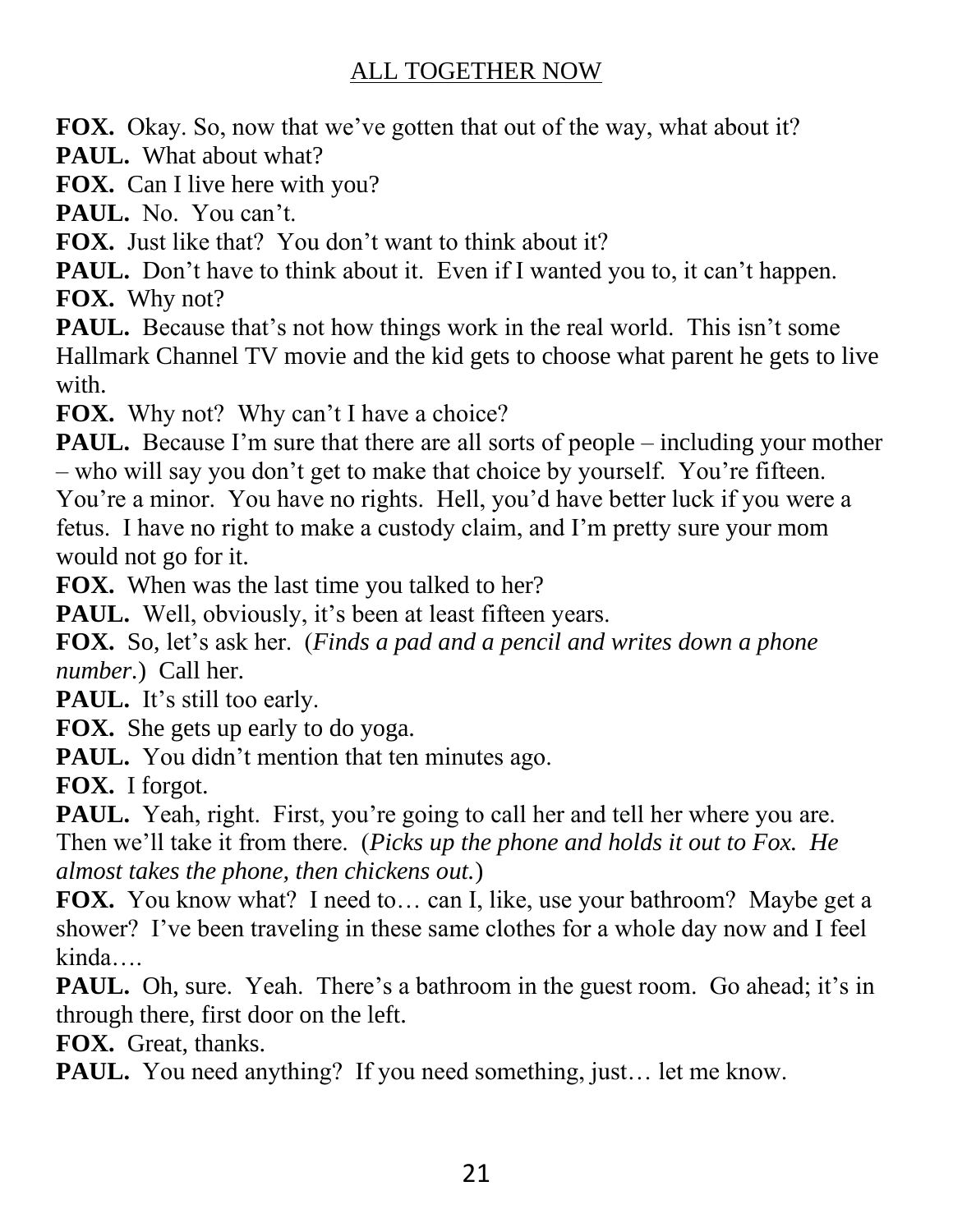**FOX.** Nah, I got a change of clothes and stuff in here. (*Fox picks up his knapsack and exits. Paul watches him go, then picks up the phone and dials. It takes a moment for the call to go through.*)

**PAUL.** (*On phone.*): Uh, hello, is this Julie? Hi, Julie, it's Paul Henderson.... Yes, that's right…. Good to hear your voice, too…. No, I'm in Miami, still…. Well, thanks.... Yeah, it was – quite an honor. Well, thanks.... Oh, you did? Well, great, thanks. I didn't know it was out on Blu-Ray…. No, I sold the rights, and so no, I don't make anything off it other than a royalty check whenever they run it again on Memorial Day. Anyway, um, listen…. (*Paul looks off in the direction where Fox exited.*) Got a minute?

### **SCENE 2**

*An hour later. Paul is at the desk, looking at the computer. The front door opens and Adam enters carrying several grocery bags and a box with The Macallan scotch bottle.*

**PAUL.** Need a hand?

**ADAM.** Nope, got it. (*Goes to the kitchen, starts unpacking the bags.*) The kid leave?

**PAUL.** No, he went to take a shower and change clothes. But that was an hour ago; I think he's crashed.

**ADAM.** Huh. So, what's the story?

**PAUL.** I called his mom.

**ADAM.** That must have been an interesting conversation.

**PAUL.** Yeah. She wants me to put him on the first plane to New York.

**ADAM.** So are you gonna?

**PAUL.** All the flights today are booked or standby. The first flight out is tomorrow afternoon. I can get him on it and be back in time for the dinner.

**ADAM.** So, that's that?

**PAUL.** Pretty much.

**ADAM.** He just decided to take a side trip to Miami on his way to prep school just for the hell of it?

**PAUL.** Hey, kids these days….

**ADAM.** Yeah, I'm pretty sure there's a little more to it than that.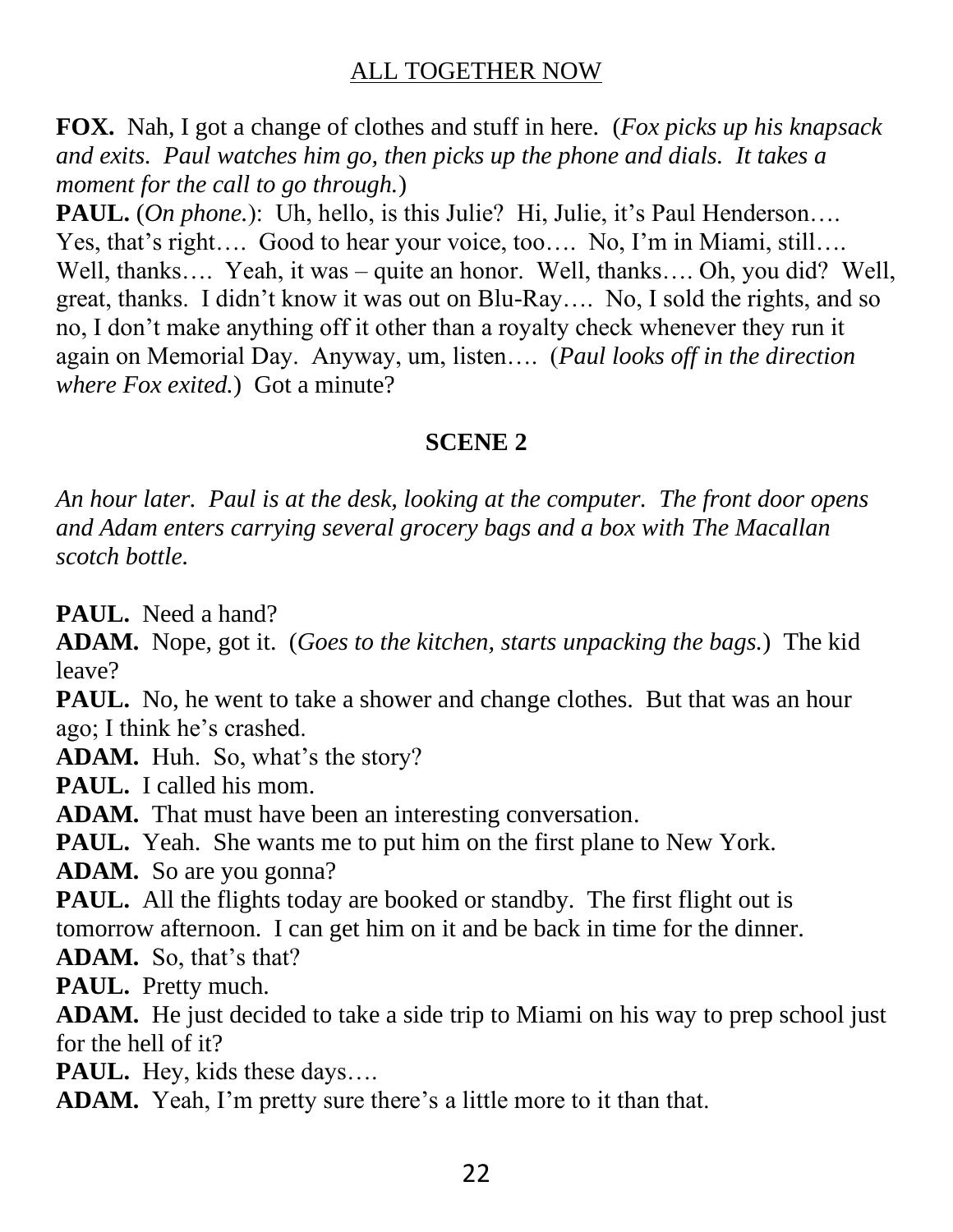**PAUL.** Well, he's sticking with the idea that he wants to come live with me.

**ADAM.** Yeah? And?

**PAUL.** I told him no, of course.

**ADAM.** You did?

**PAUL.** Of course.

**ADAM.** Why?

**PAUL.** Because...I just can't take in a fifteen-year-old kid like he's a stray dog or something.

**ADAM.** Why not? He's had all his shots and he seems to be housebroken.

**PAUL.** Well, it's a little more complicated than that.

**ADAM.** I know it is, Paul. So why did you make the decision so quickly? **PAUL.** What?

**ADAM.** You just decided that without even thinking about it?

**PAUL.** What's there to think about?

**ADAM.** Well, the fact that maybe it's something we should have talked about before you decided to send him on his way.

**PAUL.** You can't seriously believe that I'd even consider it. It's not even worth talking about.

**ADAM.** Says you! Since when do you get to make a decision like that without even telling me?

**PAUL.** Oh, come on. It's not like we have to discuss everything, is it? I mean, when I get an e-mail from some Nigerian banker with a foolproof plan to make a million bucks, you want me to talk it over with you?

**ADAM.** The kid's not spam, Paul. We are supposed to make these kinds of decisions together. You didn't go out and buy this house by yourself, and the things we have we chose together. We talk about them, okay? Agreed?

**PAUL.** Yeah, well, I wasn't exactly thinking along those lines when a teenage boy showed up on my front step and announced, "Hi, I'm your kid" and said he wants to move in with me.

**ADAM.** Well, you don't just blow him off, either. Did you even think about it before you said no?

**PAUL.** Look, even if there was a way – somehow overlooking all the legal stuff and the custody battle and the whole proof of responsibility or whatever – since when did it ever occur to us that we might want to have a kid? It's not exactly what we were planning…or did I miss something over the last twelve years?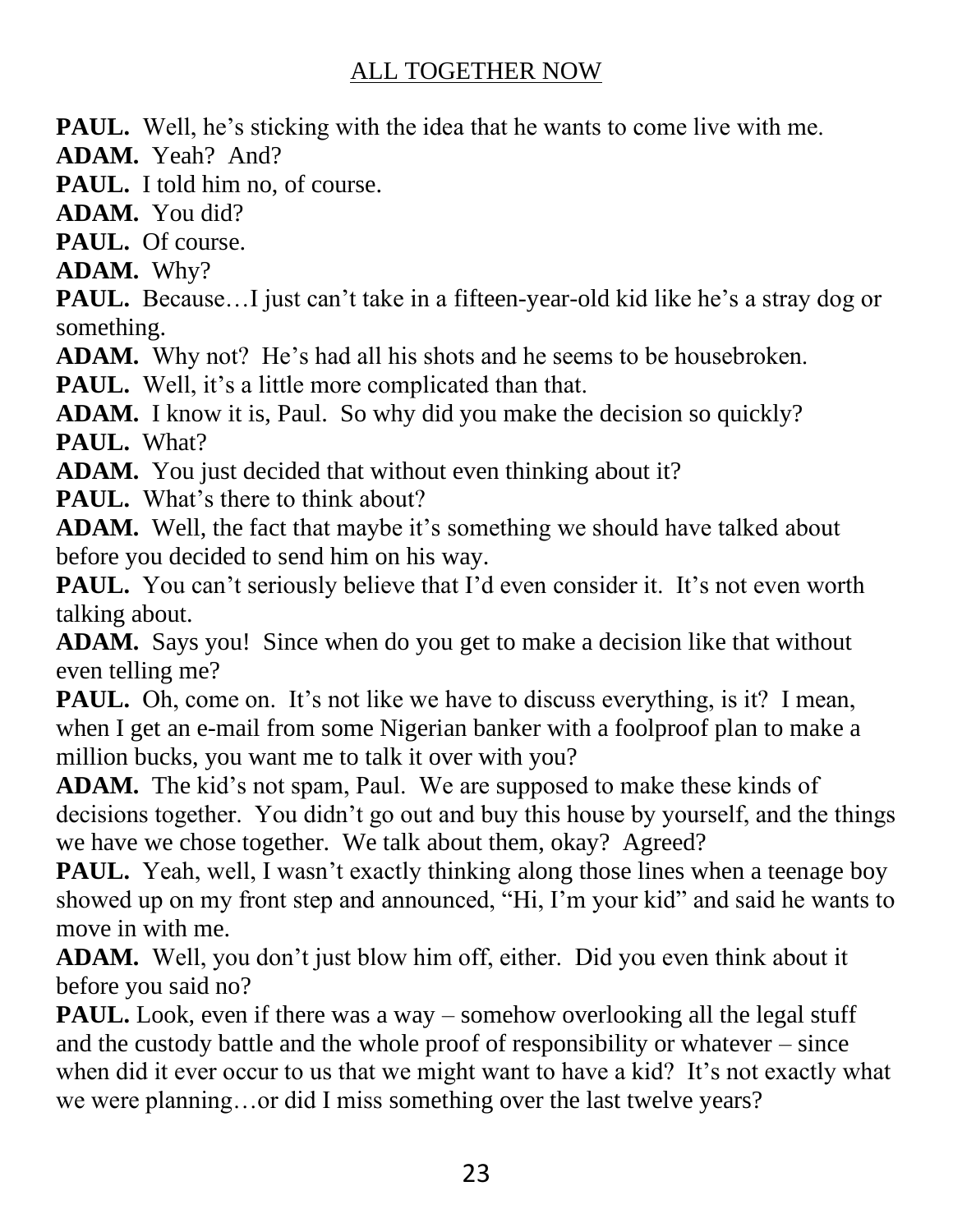**ADAM.** Have you ever thought about it?

**PAUL.** Being a parent?

**ADAM.** Yeah.

**PAUL.** Well, no. I'm not exactly programmed to think that way. (*A beat.*) Have you?

**ADAM.** Yeah, I have.

**PAUL.** Um, were you planning on telling me that?

**ADAM.** The subject never came up. But, yeah, I've thought about it. And I think I'd be a good one, too.

**PAUL.** Based on what? Being a platoon leader to a bunch of military recruits isn't exactly like being a father.

**ADAM.** What is?

**PAUL.** What is what?

**ADAM.** Like being a father?

**PAUL.** How the hell should I know?

**ADAM.** Exactly. How do you know that you wouldn't be good at it? That we wouldn't make a hell of a team as parents? With this one, most of the work's already been done. He seems like a nice kid.

**PAUL.** He is. He's bright, intelligent, well-mannered.... But then, we don't know anything about him. It all may be an act; after all, he's trying to win me over so he can live here. He might be doing drugs. You never know what kind of baggage people come with.

**ADAM**. God, listen to you; you sound like my dad. You want me to take him down to the clinic and have him pee in a cup?

**PAUL.** It might be worth it.

**ADAM.** Jesus, Paul, you never know with anyone. How much did you know about me before we moved in together?

**PAUL.** A hell of a lot more than I know about him.

**ADAM.** Three months. That's how long it was for us. From our first date to the day we signed the lease on that apartment in the Grove. To the day.

**PAUL.** That was different. We spent a lot of time together –

**ADAM.** Mostly in bed.

**PAUL.** No, not just that. We went to movies, dinners; we even drove down to the Keys and spent the weekend at the B and B.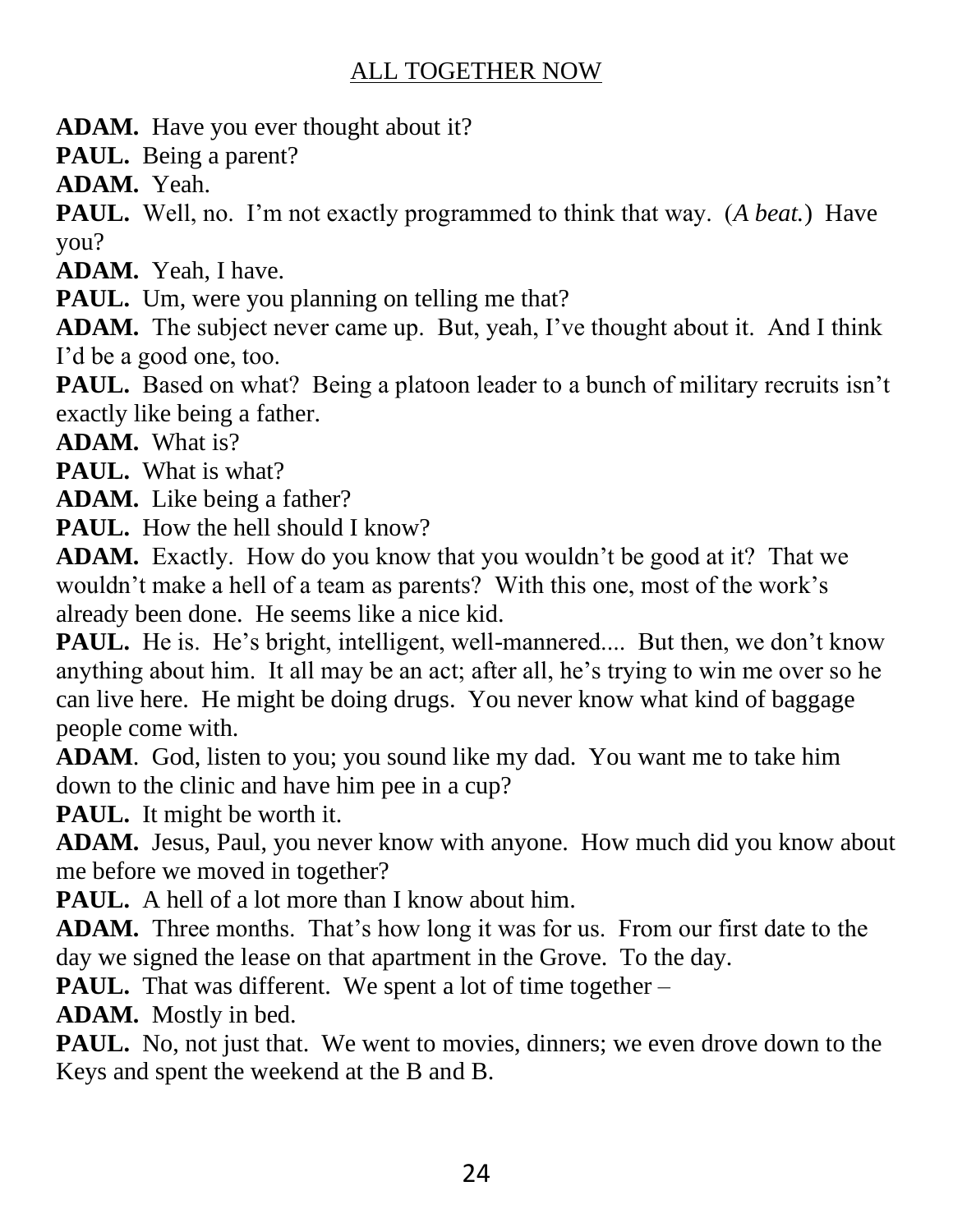**ADAM.** And every other night we were either at your place or mine. We got to know each other pretty well, I'd say. You can learn a lot about someone in a pretty short time. So, what's the problem?

**PAUL.** It's a lot of responsibility. He's fifteen. He still has a lot of growing up to do.

**ADAM.** Yeah, I know. Don't you think we can handle it?

**PAUL.** You think we can?

**ADAM.** I'd like to at least have the chance to get to know him and for us to talk about it.

**PAUL.** I can't believe we're even having this conversation. Two hours ago, we didn't know he existed; now you want to have a serious discussion about him living with us?

**ADAM.** And I can't believe we're having a conversation about whether or not we should have a conversation about it. By the way, is there anything else about your past life I should know about just in case, y'know, anyone else should happen to drop in?

**PAUL.** Not that I know of.

**ADAM.** Are you sure? I knew you lived in Santa Fe, but you seemed to have left out the part about being the friendly neighborhood sperm donor.

**PAUL.** I would have told you if I had known something had come of it. I'm finding out about it the same way you are. Look, tomorrow afternoon he'll be on a plane to New York and that will be the end of it.

**ADAM.** It will? You plan on acting like he doesn't exist? Don't you feel any kind of obligation to him?

**PAUL.** What do you want from me? It would have been different if I had known about him.

**ADAM.** Well, now you do.

**PAUL.** So, what do you want to do?

**ADAM.** I think we should talk about it.

**PAUL.** Well, then, let's talk, because we don't have a lot of time. My folks will be here any minute and then tomorrow I have to put him on a plane.

**ADAM.** Okay. I say we let him stay.

**PAUL.** Just like that.

**ADAM.** You want to send him away "just like that." He's obviously not crazy about going off to boarding school, he's obviously not got a choice about staying in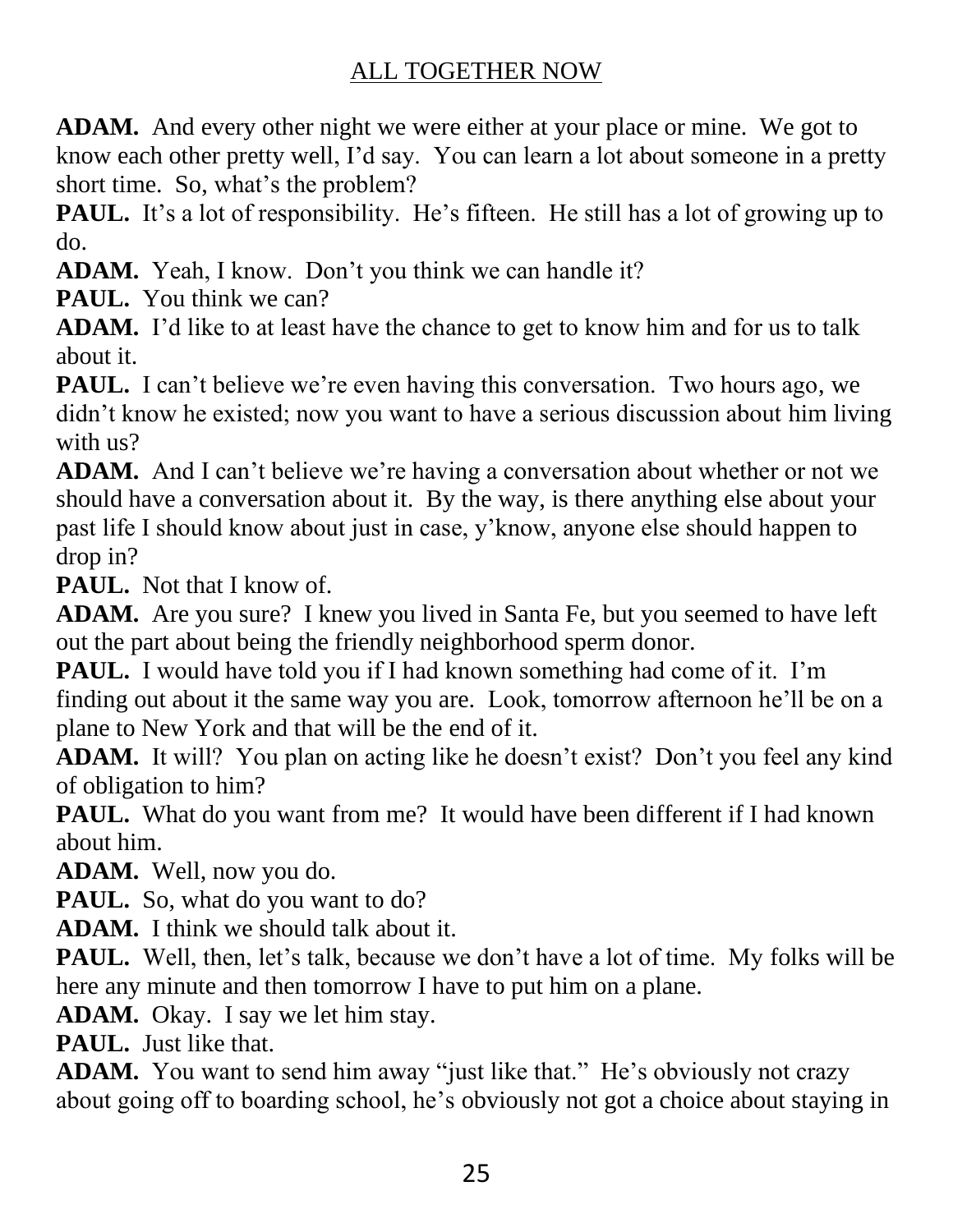Santa Fe. He's reaching out. He needs us. We've got the room, it's not like we can't afford to feed another mouth, and… I think it would be good for us.

PAUL. How is it good for us?

**ADAM.** Well, as much as I hate to give any credit to those pompous arrogant "traditional family" freaks, there is something to be said about raising a kid and giving him a good home. It's not only good for him, it makes the parents realize they've got something else to think about other than just themselves.

**PAUL.** Are you saying we're missing something?

ADAM. No. I'm saying we might be better off to have something more.

**PAUL.** Jesus, did someone turn on Dr. Phil at the gym? Where do you come up with this stuff?

**ADAM.** Hey, you know what, I happen to think that giving a kid a good home is a good thing. Some kids never get that.

**PAUL.** Okay... now I get it. It's not about Fox. It's about your dad. **ADAM.** What?

PAUL. That's it, isn't it? Your dad's an asshole so you have to make it up somehow.

**ADAM.** Oh, so now who's going all Dr. Phil? (*Fox, in clean jeans and t-shirt, appears in the doorway. He looks clean and refreshed.*) Leave my dad out of this. **PAUL.** (*Seeing Fox.*) All right. Well, how're you doing? Get some rest?

**FOX.** Yeah, I kinda crashed.

**PAUL.** Must have been a long day and night for you.

**ADAM.** Want something to eat? I've got eggs, toast, bacon, anything you want. PAUL. He's a vegetarian, remember.

**ADAM.** Okay, so skip the bacon.

**FOX.** Anything's fine. Whatever you want.

**ADAM.** Comin' up. (*Adam starts to make some breakfast for Fox, getting out eggs and milk and bread.*)

**FOX.** Look, I heard you guys… before I came in. I didn't mean to cause any trouble. I mean….

ADAM. Forget it. You didn't. French toast okay with you?

**FOX.** Sure. It's just that….

**PAUL.** It's just that it's a lot to take in on a Saturday morning, okay?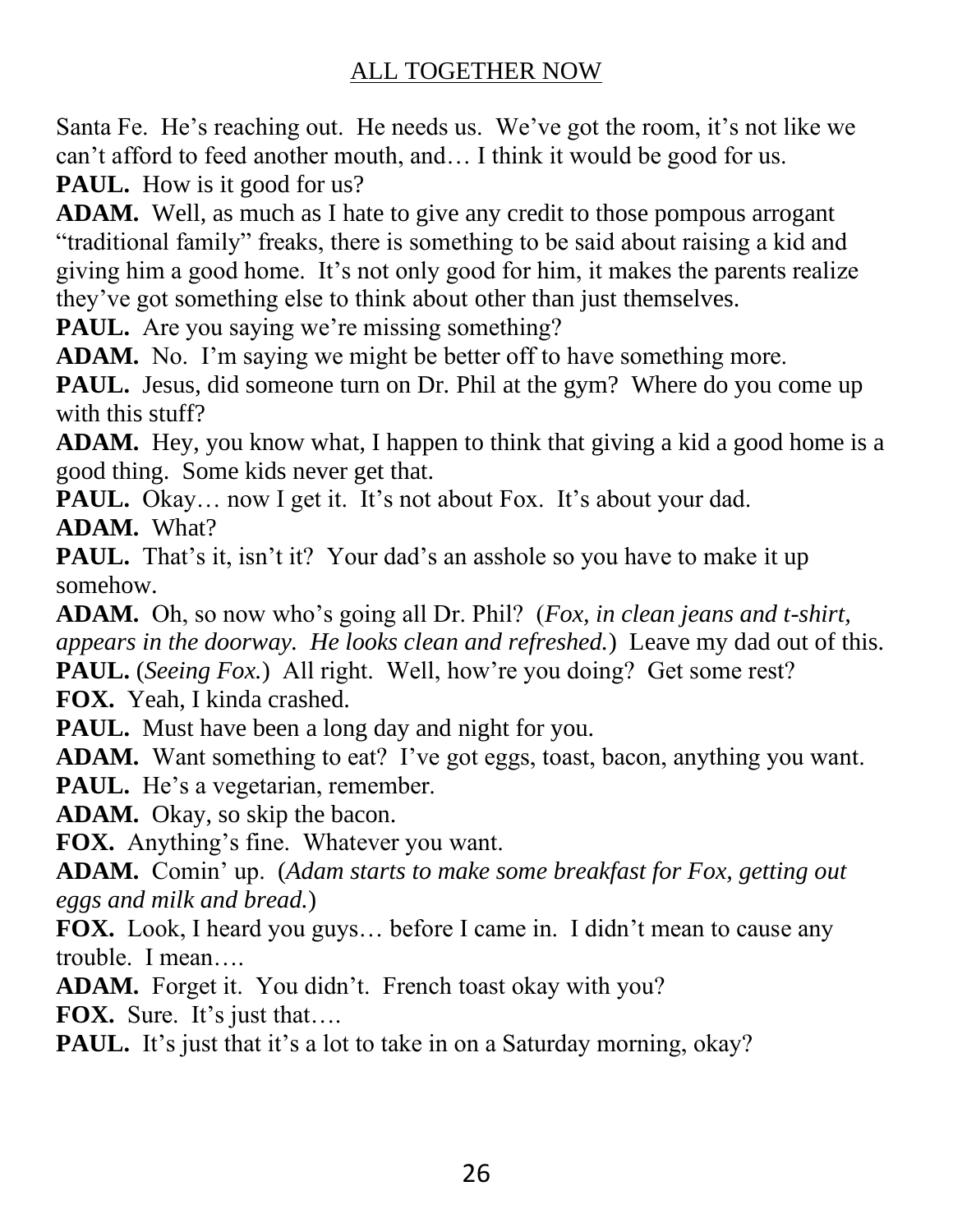**FOX.** I wanted to see who you were, that's all. And when the flight was cancelled and they were trying to get me to New York, they had a flight that made a stop in Miami, so I….

**PAUL.** Wait a minute. So, you just thought all of this up while you were sitting in Dallas waiting for a rebooking?

**FOX.** Sorta.

**PAUL.** (*Holding up the envelope.*) You had all of this stuff about me and the paperwork your mom and I signed. You just carry that around with you?

**FOX.** No. Well, yeah; I was gonna look you up sometime, y'know, maybe call you or come down over Thanksgiving or something. But the flight next to the one they wanted me on was to Miami, and so I just went to the lady at the counter and said, Hey, can you get me on the flight to Miami then to New York? I told her my dad lived here and that I hadn't seen him in a long time.

**ADAM.** Gave her the old "aw-shucks ma'am" routine?

**FOX.** Yeah.

**ADAM.** And she fell for it.

**FOX.** Yeah.

**ADAM.** I know where that comes from.

**PAUL.** So, this whole moving here and living here with me was just something you came up with on the spur of the moment.

**FOX.** Well, after I got to know you a little. If you'd turned out to be a jerk I wouldn't have asked.

**ADAM.** That's how it was with me, kiddo.

PAUL. So, you're not serious about it.

**FOX.** Yes, I am. I mean it. I want to stay here with you, and I'll do whatever it takes to make it happen. I'll work it out with Mom and the school.

**PAUL.** (*Snapping his fingers.*) Just like that?

**FOX.** Yeah. I mean, she trusted you enough once before. How much could it have changed in fifteen years?

**PAUL.** There's a big difference. And I already talked to your mother.

**FOX.** Oh, yeah? How is she?

PAUL. Well, all things considered, remarkably calm.

**ADAM.** Did you tell her he wants to stay here?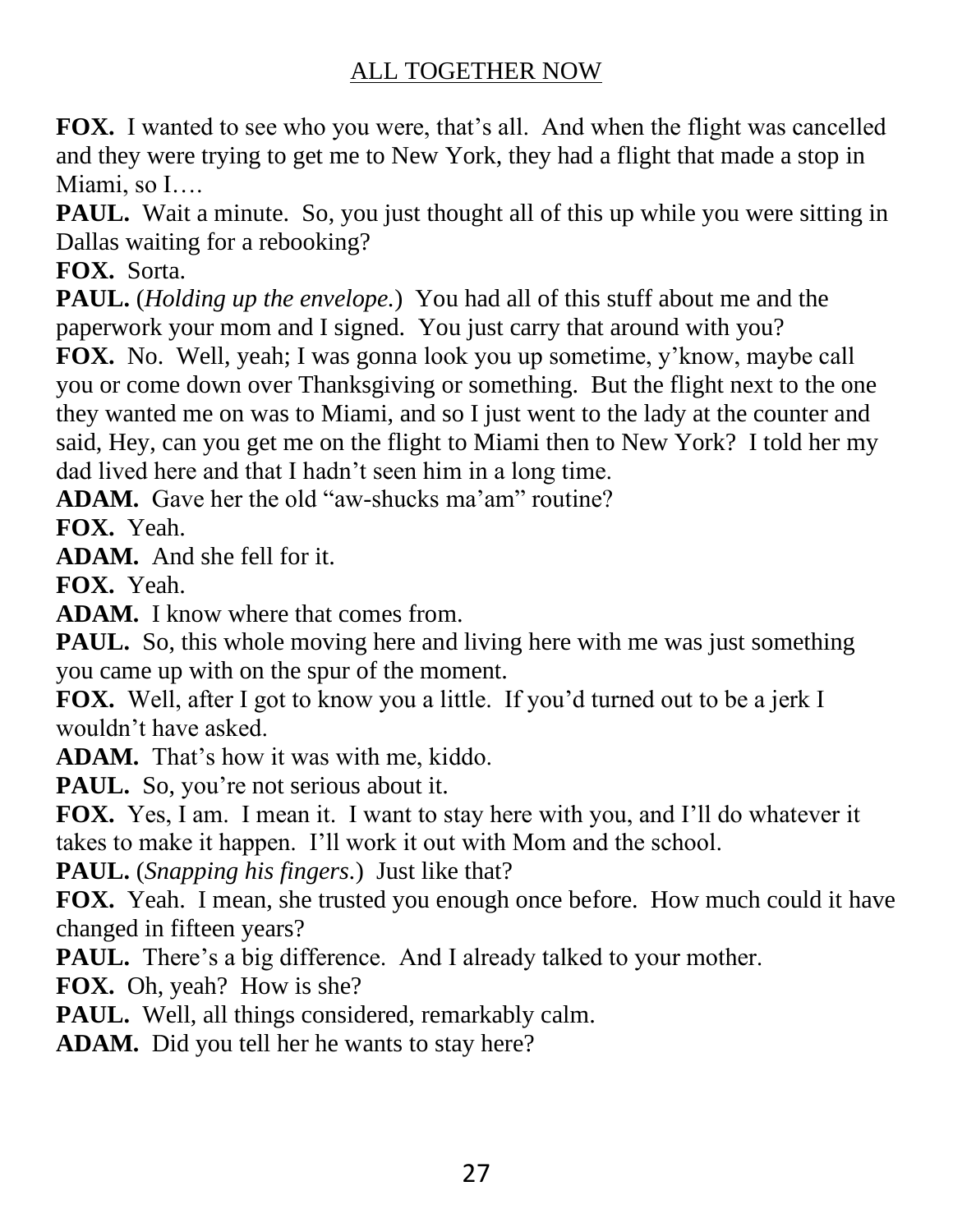PAUL. That didn't come up. I didn't think it was the right time to mention it. I told her you were on the next plane to New York. She offered to pay me to go along with you just to be sure that you were delivered at the school.

**FOX.** Cool. You gonna?

**PAUL.** No. I'm just gonna make sure that the airline escorts you to and from the plane and handles you like you were the Hope diamond.

**FOX.** Whatever. I'd better call her. (*Gets his cell phone and dials. He waits a moment, then hangs up.*) Voicemail.

**ADAM.** Why didn't she try to call you?

**FOX.** She will when she's ready. Right now, she's probably going through ten types of yoga to bring her center back to balance. Then she'll call. (*Adam brings Fox a glass of orange juice.*)

**ADAM.** Here you go. Squeezed it myself.

**FOX.** Thanks. (*Gulps it down.*) That's really good. I could get used to this.

**ADAM.** Yeah, thanks.

**PAUL.** They sell Florida orange juice in New York.

**FOX.** So, when do your folks get here?

**PAUL.** Any minute now.

**ADAM.** Yeah, I think I just heard a car door close.

**FOX.** So, you want me to hide out in the bedroom or something until they're gone? **PAUL.** No, that has farce written all over it. I don't know. Haven't thought about it.

**ADAM.** How about "Mom, Dad, this is Fox. He's your grandson."

PAUL. You do know CPR, don't you?

**FOX.** I do.

**ADAM.** Look, there's no point in turning this into an episode of a bad sitcom. Tell them about Julie and Denise and the turkey baster.

**PAUL.** (*To Fox.*) And nothing about you wanting to live here. At least not yet. (*The doorbell rings and at the same time a woman's voice is heard off stage calling "Yoohoo!"*)

**ADAM.** Here we go. (*JIM and DOROTHY enter. They are in their mid-sixties, dressed casually but upscale; Brooks Brothers and Carol Reed summer attire. Jim is carrying a cloth bag with wine bottles. Dorothy follows.*)

**JIM.** Hello, men. Hell of a time getting here. Didn't think people did anything on Saturday mornings. (*Puts out his hand to Paul.*) Good to see you.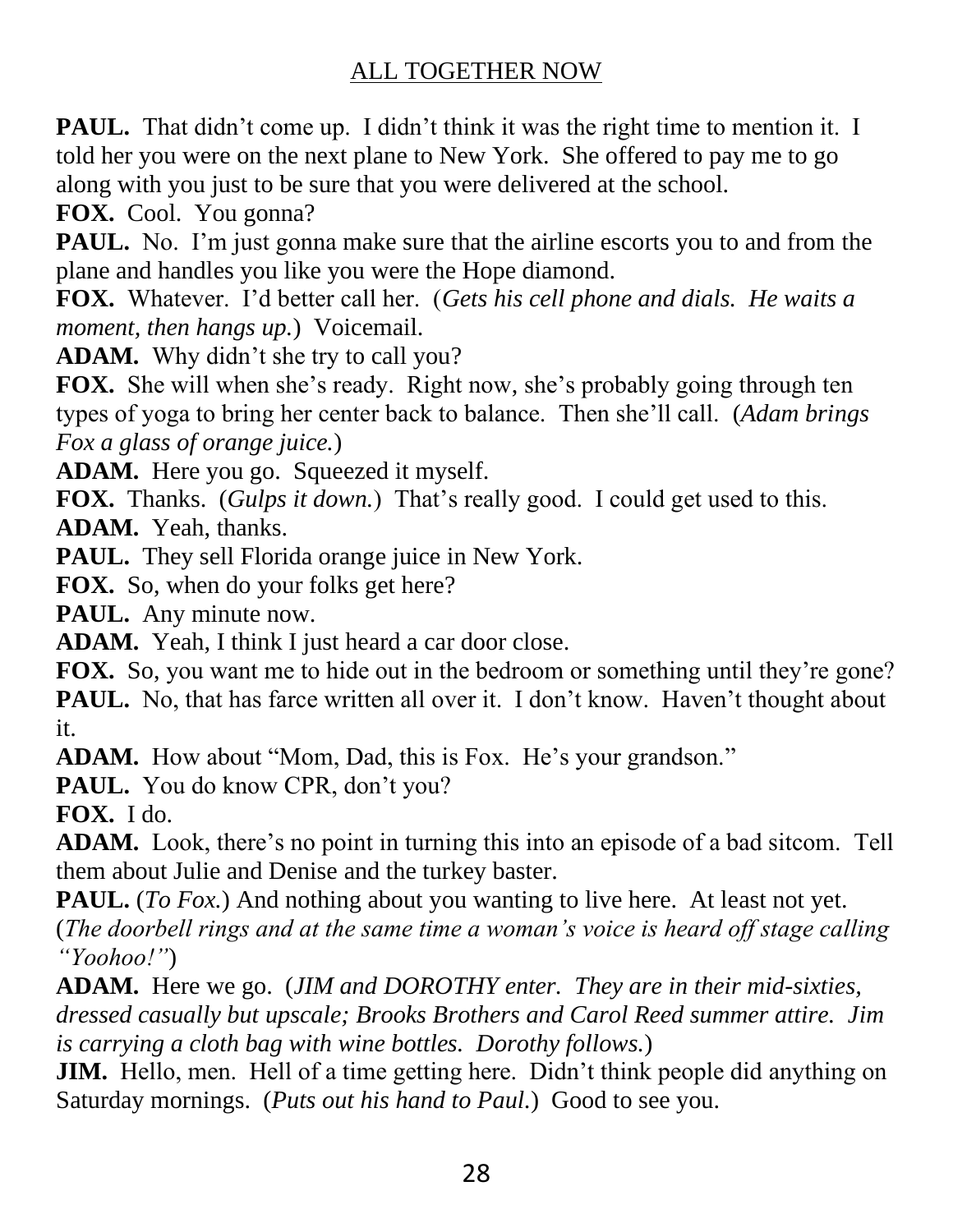**PAUL.** Here, let me get those. (*Takes the bag to the kitchen.*)

**JIM.** The white goes in the fridge, the red can stay out. (*To Adam, a tad stiffly.*)

Hello, Adam. Good to see you too. (*They shake hands formally.*)

**ADAM.** You too, Jim. Thanks for coming.

**JIM.** Wouldn't miss it. (*Jim spots Fox, who has moved off towards the bedrooms. Slight double-take.*) Wouldn't miss it. I remember my big four-oh. Had a big party at the skeet club with a band and everything.

**ADAM.** Well, just dinner here and maybe a trip to the Everglades or something. **JIM.** Fine, fine. (*Dorothy has been looking through the patio doors to the garden.*) **DOROTHY.** Oh, that vanda is in bloom. How lovely. I can't get mine to do anything. (*She goes to Adam.*) That's your work, I know. So good to see you. (*They exchange a quick hug.*)

**ADAM.** Thanks, you too. But actually, Paul's the orchid wizard.

**PAUL.** (*Coming out of the kitchen.*) Hi, Mom. (*They hug.*)

**DOROTHY.** You look good. Not bad for middle aged.

**PAUL.** Gee, thanks Mom, so nice to hear.

**DOROTHY.** I'm just teasing you.

PAUL. I know. So how was the trip?

**DOROTHY.** Exhausting. Even with the non-stop from Detroit it seems like we're never able to rest.

**JIM.** It took almost an hour to get our luggage and get the rental car. And when are they ever going to finish up working on that expressway? It's been under construction since you moved here.

**ADAM.** Your tax dollars at work.

**JIM.** But at least the hotel is nice and the TV works. Didn't know there were so many TV channels in Spanish.

**PAUL.** Bienvenidos a Miami, papi.

**JIM.** Well, I've been boning up on my Spanish at Loma Linda.

**DOROTHY.** Yes, although ordering a margarita isn't exactly the same as taking a class at Berlitz.

PAUL. So, how long are you staying?

**JIM.** We leave Wednesday morning. But don't worry. Your mother has things planned out to the minute for the two of us.

**DOROTHY.** We won't be a bother. I know you both have to work. We want to see that estate, Vizcaya, and then the tropical garden, and maybe even the zoo.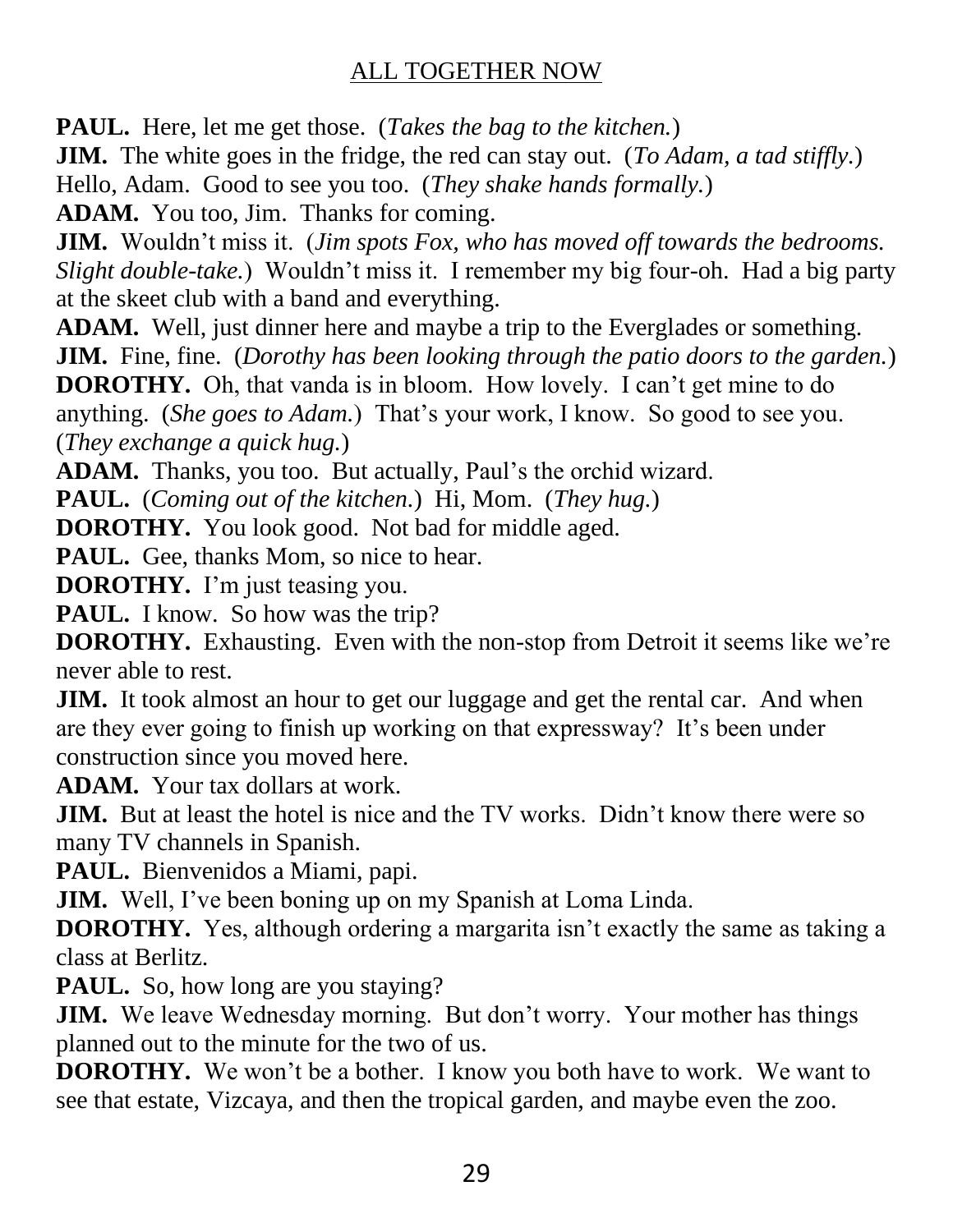**PAUL.** Great. (*Looks around for Fox.*) We're glad you're here and have things to do…

**DOROTHY.** Yes, we haven't really had much of a chance to explore. (*She looks around the room.*) The house looks just wonderful. I'm so glad you decided to keep it the way you…. (*She spots Fox.*) Oh, hello.

**FOX.** (*Stepping into the room.*) Hello. (*Everybody turns to look at him. Silence for a moment, then Fox looks at Paul, followed by Dorothy, Jim and Adam. Another beat.*)

**PAUL.** (*Forced casual.*) Oh, it's my line? Um, okay. Uh, Mom, Dad; this is Fox. **DOROTHY.** (*Smiling, putting out her hand.*): Hello…Fox, is it?

**FOX.** That's right.

**DOROTHY.** What an interesting name. Nice to meet you.

**FOX.** You too.

**JIM.** (*Shaking hands but looking at Paul quizzically.*) Nice to meet you.

**FOX.** Same here.

**DOROTHY.** Are you one of Paul's students?

**PAUL**. (*Taking the plunge.*) Mom, you remember when you and Dad came out to Santa Fe for Thanksgiving?

**DOROTHY.** Oh, yes, and you were living in that tiny apartment downtown with the mud wall for a fence. Yes, of course.

**PAUL.** And you remember having Thanksgiving dinner with my friends Julie and Denise?

**JIM.** Yes, the couple next door.

**DOROTHY.** Oh, yes, and we had that vegetarian food shaped like a turkey. Well, at least it tried to look like one.

**FOX.** Tofurkey.

**DOROTHY.** Beg pardon?

**FOX.** Tofurkey. Tofu molded to look like parts of a turkey with turkey-like gravy. **DOROTHY.** Yes. It was… interesting.

**PAUL.** Yes, it was. Anyway, Mom, Fox is Julie's son.

**DOROTHY.** Oh. Well, how nice. Are you a student at the university? **FOX.** No, ma'am.

**JIM.** I don't remember her having any kids.

**PAUL.** She didn't when you and Mom were there. He came along later.

**JIM.** Oh. But I thought.... She and the other woman....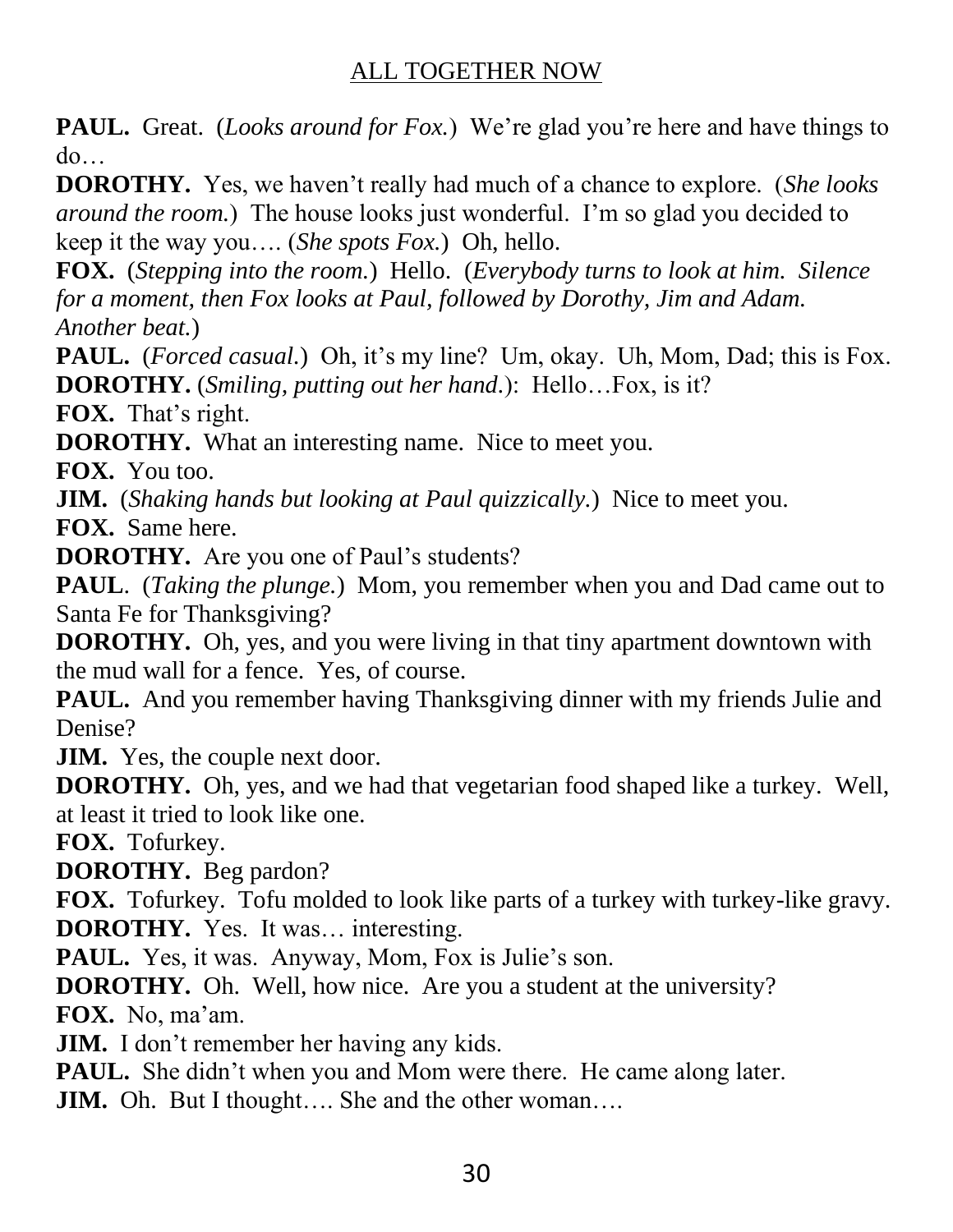**PAUL.** Denise.

**JIM.** Right, Denise…. I thought they were….

**PAUL.** They were.

**JIM.** Oh, so you're adopted?

**FOX.** No, I'm her kid, biologically and everything.

**JIM.** Oh. (*Still a bit mystified but polite.*) How old are you?

**FOX.** Fifteen and a half.

**JIM.** So, did your mom move here to Miami?

**FOX.** Oh, we still live in Santa Fe.

**JIM.** So, you're just visiting?

**FOX.** Uh, yeah, you could say that.

**DOROTHY.** How long will you be here?

**FOX.** Um…

**ADAM.** We're still working that out.

**DOROTHY.** Well, it's nice to meet you. How is Julie?

**FOX.** She's great.

**DOROTHY.** Well, you must tell her you met us.

**FOX.** Oh, I will, thanks. She'll be very glad to know I met you.

**JIM.** Oh, really? Why's that?

**FOX.** Well, she would like to know who…

**PAUL.** (*Cutting him off.*) Mom, Dad… there's something I gotta tell you.

**DOROTHY.** What is it, dear?

**PAUL.** C'mon, let's all sit down in the living room, okay?

**DOROTHY.** Paul, dear, you're frightening me.

**PAUL.** It's okay, Mom, just sit down, please? (*Dorothy and Jim sit on the couch.*) **PAUL.** (*Deep breath.*) Okay, about sixteen years ago Julie and Denise decided that they wanted to have a baby. Biology being the way it is, they needed someone to be a donor. So, they asked me. I said sure, I did my, uh, thing at the fertility clinic, and they tried a few times. But nothing happened, so when I got the job here, I left and, well you know the rest. But they kept a batch of my stuff and after I moved here, they tried one more time and….

**FOX.** And here I am.

**PAUL.** Yeah. Here you are. (*Stunned silence from Jim and Dorothy. Finally, Dorothy looks at Jim, then Paul, then Adam, and Fox.*) **JIM.** You mean… he's…?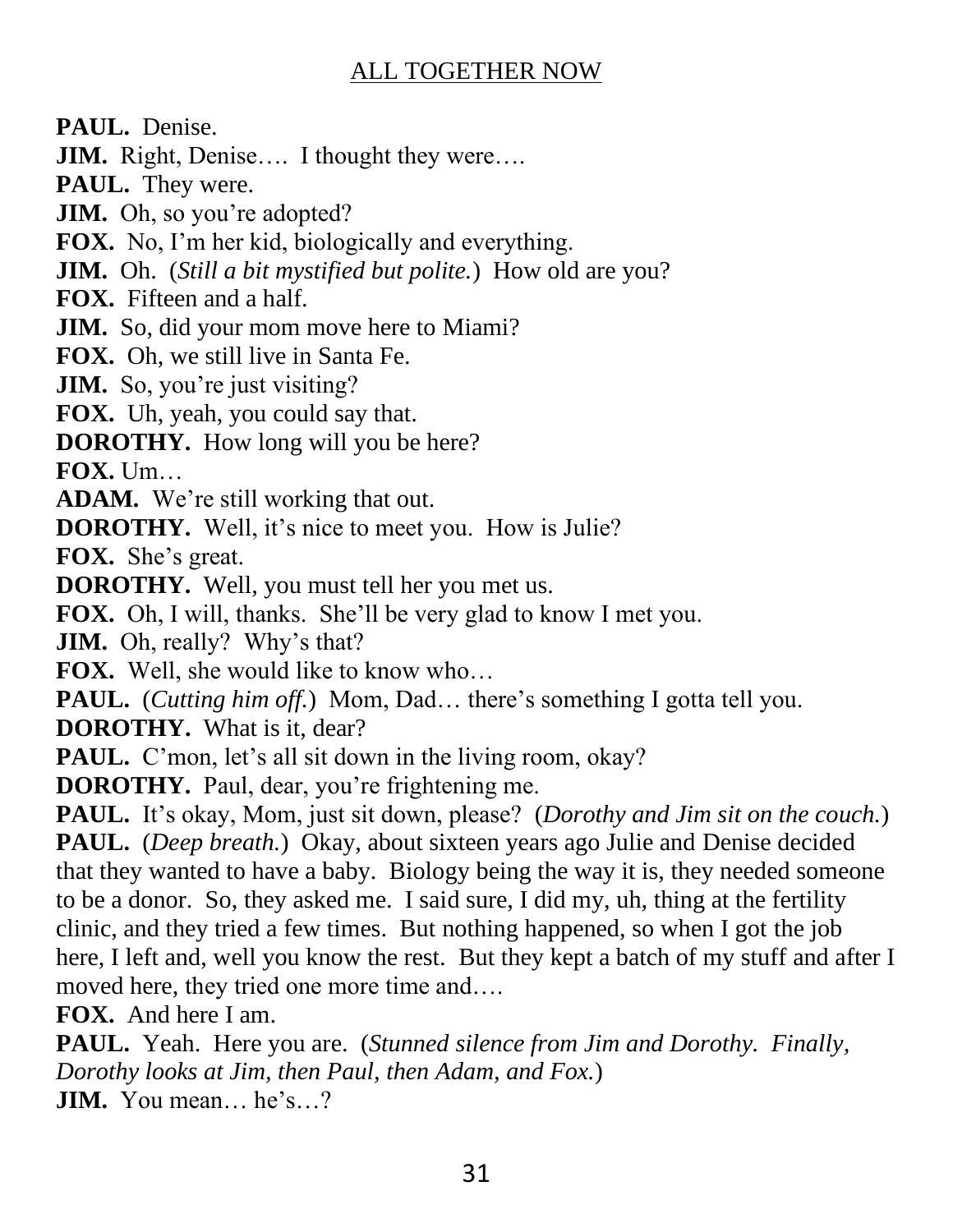**DOROTHY.** My God. I'm a grandmother.

**JIM.** Just a second, Dottie. (*To Paul.*) How long have you known?

**PAUL.** About two hours.

**JIM.** What? Two hours?

**PAUL.** Yeah. Julie never bothered to... I signed off all my parental rights from the start. She had no obligation to tell me.

**JIM.** You had every right to know. (*To Fox.*) I'm sorry, but your mother should have told him. She had no right to keep it – you – from him.

**FOX.** I know, right? I kept asking her who my father was, but all she'd say was "It's more important to know where you're going than where you came from." **JIM.** New Age bullshit.

**DOROTHY.** Two hours? You mean you didn't invite him? This wasn't prearranged?

**ADAM.** Nope. He just showed up here this morning.

**DOROTHY.** What? How?

PAUL. It's a long story, Mom. Look, he's here and ...

**FOX.** And I want to stay. (*Beat. Paul glares at Fox, Adam tries to hide a smile, Jim and Dorothy are stunned.*)

**PAUL.** Shit.

**ADAM.** Well, that cat's outta the bag.

**JIM.** You want to stay? For how long?

**FOX.** Forever, I hope. I've spent all my life with my mom, now I want to get to know my dad. I like him, so far.

**JIM.** But what about…?

PAUL. It's not gonna happen, okay?

**ADAM.** We haven't decided anything, okay?

**JIM.** But you can't just...

**PAUL**. (*Over Jim.*) Nothing's decided, Dad.

**ADAM.** (*Over Paul.*) We're thinking it over.

**PAUL.** (*Over Adam.*) But we haven't even talked about it.

**JIM.** (*Over Paul.*) But you boys don't even know anything about him.

**DOROTHY.** (*Over all of them.*) Fox! (*They all stop and look at Dorothy.*) **FOX.** Yes, ma'am?

**DOROTHY.** Fox, dear, is this your first trip to Florida?

**FOX.** Uh, yeah.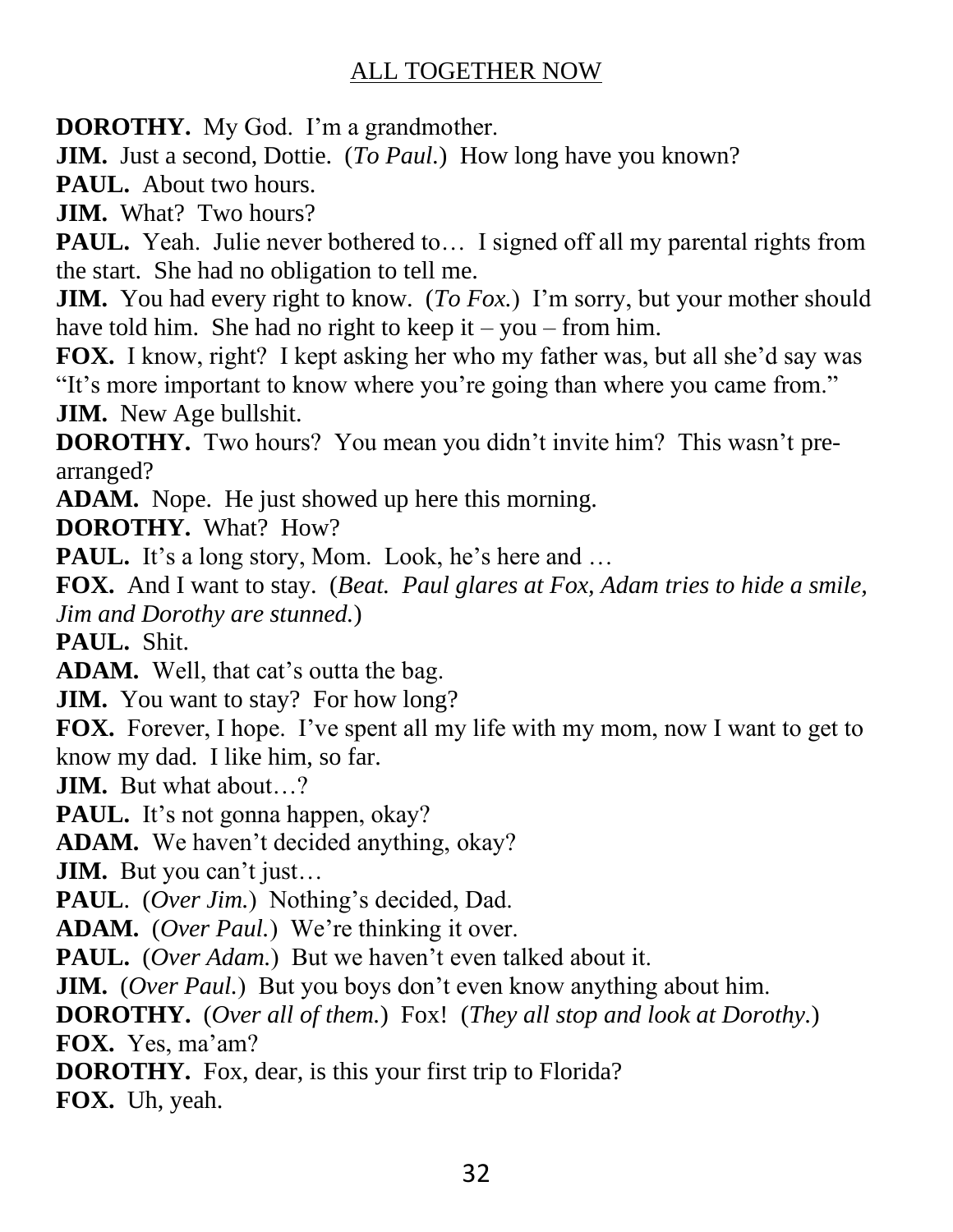**DOROTHY.** Santa Fe has some lovely desert plants, but have you ever seen some of the tropical plants they have here?

**FOX.** No, ma'am.

**DOROTHY.** Come, let me show you. Paul and Adam have done a wonderful job planting in their back yard and patio. They have a magic touch with the orchids. (*She gets up from the couch, puts her hand out to Fox.*)

**FOX.** Yeah, sure, okay. (*Dorothy takes Fox to the patio doors, opens them, and takes him outside, closing the doors behind them. As the rest of the scene* 

*progresses, we see Dorothy showing Fox some of the plants, talking about them in dumbshow, Fox paying polite attention and nodding, occasionally asking questions. After a few moments, they sit on a bench and we see Dorothy and Fox talking, the expression on their faces reflecting that they are not talking about flowers at all.*) **JIM.** How the hell did this happen?

**PAUL.** You're going to have to be a little more specific, Dad.

**JIM.** This guy shows up on your front door, says he's your son, and now wants to move in with you?

**ADAM.** That pretty much sums it up, Jim.

**JIM.** Well?

**PAUL.** What do you want from me? Like I said, I had no idea Julie went through with the last batch. Of course, I would have told you if I'd have known.

**JIM.** But how do you know he's even your kid?

**PAUL.** He's got all the paperwork. Copies of all the documents and release forms that we signed.

**ADAM.** He's for real, Jim. He even looks a little like Paul, don't you think? **JIM.** What does Julie think?

PAUL. I don't know. She just found out this morning that he's here, okay? I called her, told her he's here, and I'm putting him on a plane tomorrow afternoon to send him on his way. And that, as they say, will be that.

**ADAM.** She's shipping him off to boarding school. He did a little bit of AWOL at the airport last night in Dallas and came here. And no, that is not that.

**JIM.** (*To Adam.*) So, you want him to stay… (*To Paul.*) And you don't.

**ADAM.** Pretty much.

**JIM.** Well, it's out of the question.

**PAUL.** Thank you.

**ADAM.** It's not out of the question if you haven't even talked about it.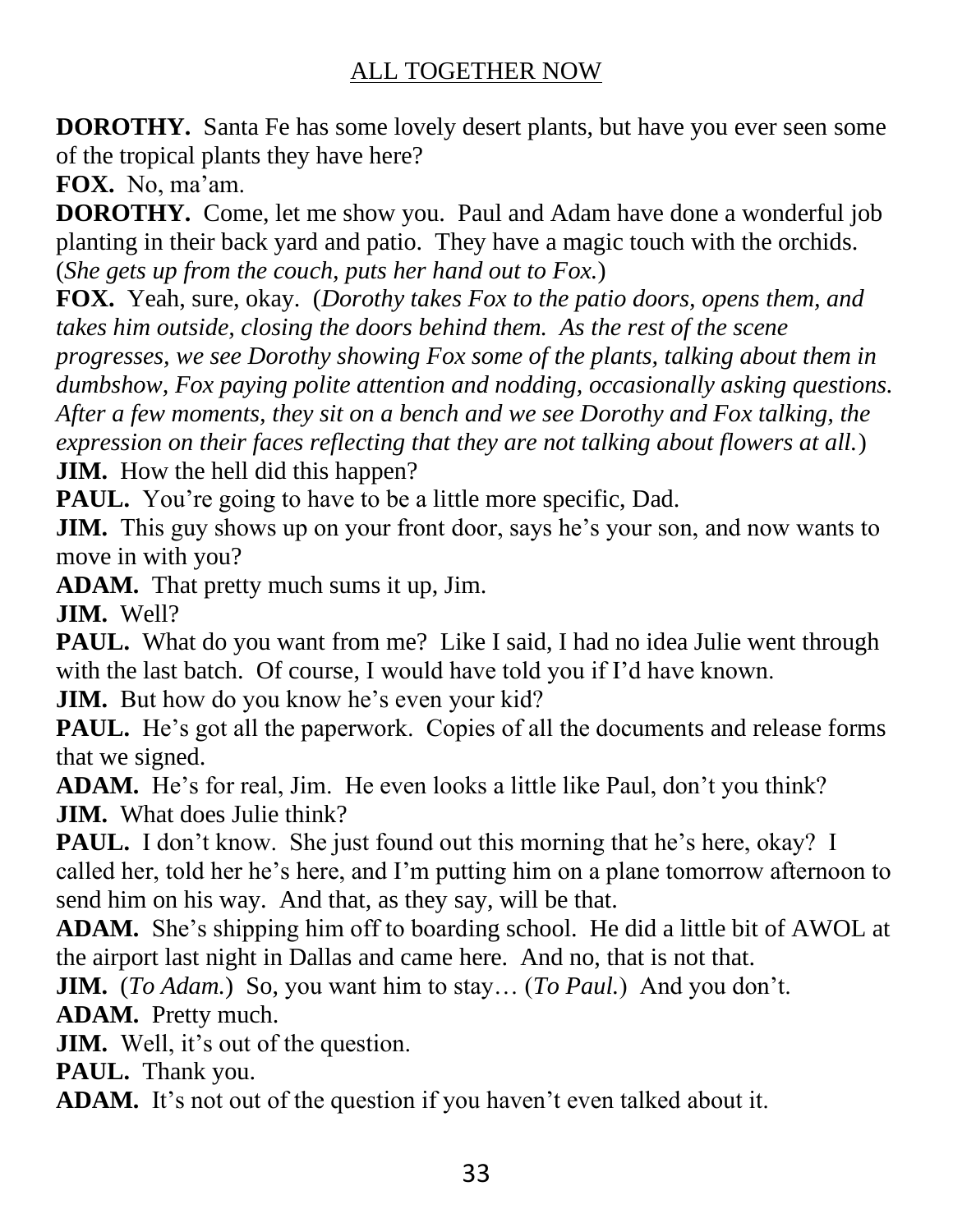**JIM.** What's to talk about? Even if you worked it out with his mother, are you boys going to take on raising him?

**ADAM.** Jim, lots of couples have kids. They adopt them, or they already had them before they came out.

**JIM.** I know that. But what do you know about being parents?

**PAUL.** As much as anyone does, Dad. What did you know before I came along? **JIM.** I knew I was ready for it.

**PAUL.** Oh, really? You were twenty-five, Mom was twenty-three. You met on a blind date, six months later you were making wedding plans, and seven months after that, I showed up. And nobody bought the line that an eight-pound seven ounce bouncing baby boy was "premature." So don't tell me that you were prepared. At least with this kid I won't be changing his diapers at two a.m.

**JIM.** At least we were married. Are you boys planning on doing that now?

**ADAM.** We've talked about it.

PAUL. Please, Dad, not that again.

**JIM.** Well, maybe now you should. Even if he doesn't live with you.

**PAUL.** Okay, one life-changing decision at a time, Dad.

**ADAM.** Wait a minute. What did you mean back there about "not that again"? **PAUL.** He's been on my ass for us to get married. If I didn't know better, I'd say you two were in cahoots.

**JIM.** Why not?

PAUL. Just because we can doesn't mean we should. We've been together for twelve years, we own the house, we share everything, we are fine.

**JIM.** So why not go the final step? Marriage would be good for you. It would give you… stability.

**PAUL.** We have that. (*To Adam.*) Don't we?

**ADAM.** Sure.

**PAUL.** It's not like I'm going to just up and leave him for someone else.

**ADAM.** Good to know.

PAUL. Oh, come on, Adam, you know I'm not. And you're not either, right? **ADAM.** No, I'm not. But every time I bring up the idea of getting married, you smile and nod and say, yeah, let's talk about it, and then you change the subject: "Oh, look at the kitty."

**PAUL.** Why should we have to fit into some heteronormative idea of the perfect relationship?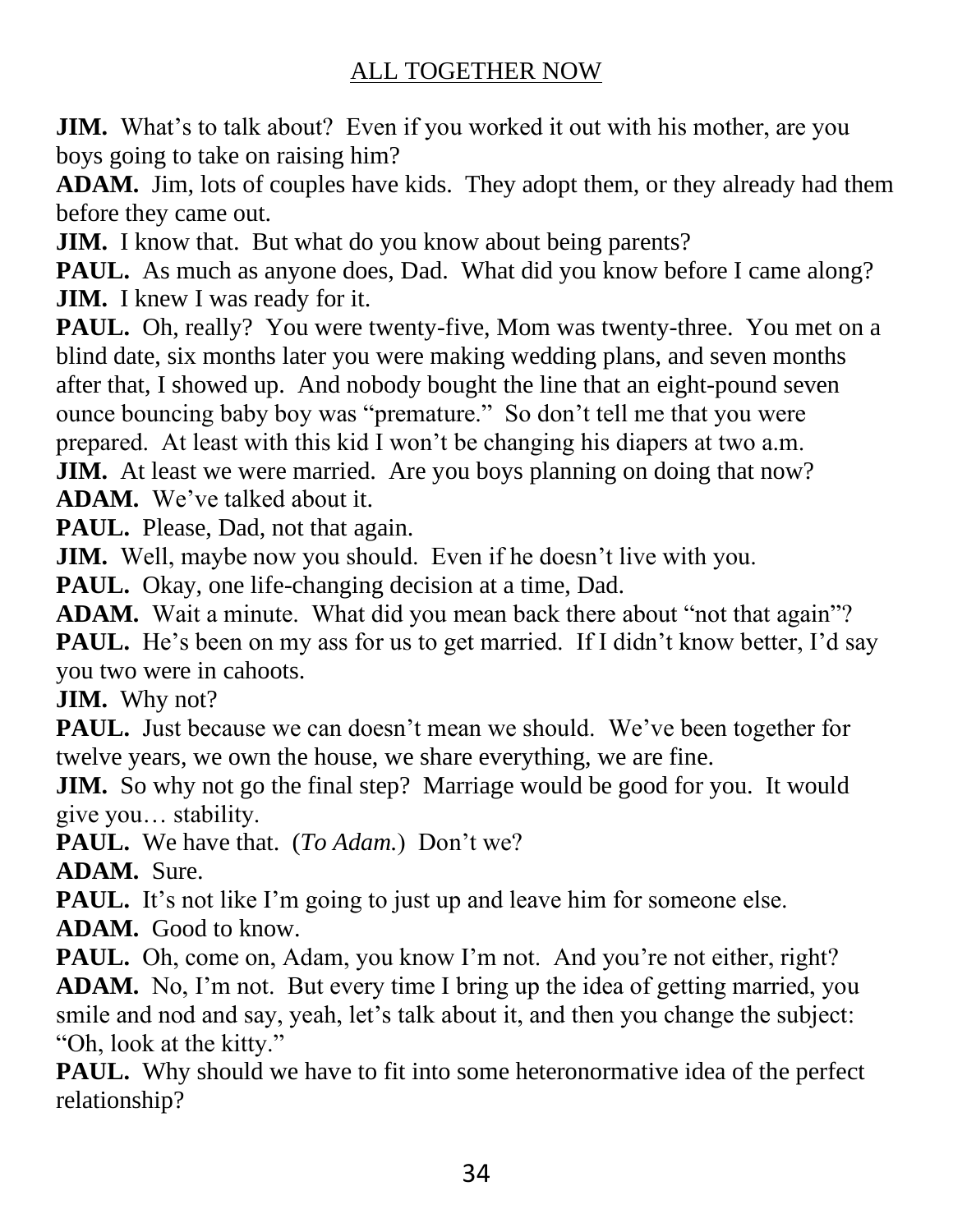**ADAM.** Oh, Jesus, you've been reading Salon dot com again.

**PAUL.** No, it's just that I don't think we need to let society and the Supreme Court decide how you and I live our lives.

**ADAM.** They already do, Paul. Might as well go along with it.

**JIM.** And if you're even thinking about raising that kid, you should at least provide him with a home, and marriage is a solid foundation.

**PAUL.** (*Glaring.*) Oh, really.

**JIM.** Absolutely. Your mother and I have been a source of strength to each other all these years. We've had our rough patches, but….

**PAUL.** (*Laughs hollowly.*) Rough patches?

**ADAM.** Hey, Paul, don't…

**PAUL.** Okay. Never mind.

**JIM.** So, if he did live here, what would you do?

**ADAM.** We've got room. The schools here are pretty good. We'd do something about temporary custody, I guess, assuming his mother goes along with it. I know a couple of good lawyers who can handle it. Hell, Miami's got enough matrimonial attorneys that they advertise on bus benches.

**JIM.** But what about the rest of it? How old is he?

**PAUL.** Fifteen.

**JIM.** He's still a kid, and don't think that when he's eighteen and off to college that it's all over. You're stuck for life. Meanwhile, you have to be parents. You can't treat him like he's your roommate. He's expecting you to be his dad… or dads. Whatever. He'll need boundaries. Life lessons. Socialization. Dating. **PAUL.** Oh, no need to worry about that, Dad. He's given us his thoughts on dating. According to him, it reinforces stereotypes, promotes premarital sex, and enslaves women.

**JIM.** What?

**ADAM.** He's really smart, Jim. Scary-smart.

**JIM.** At that age they all are.

**ADAM.** No, not like that. I know what you mean, but this kid…

**JIM.** What about the neighbors?

**PAUL.** Huh?

**JIM.** You're not worried about what they'll think: two grown men suddenly have a teenage boy living with them, claiming to be their son?

PAUL. Oh, you have got to be kidding.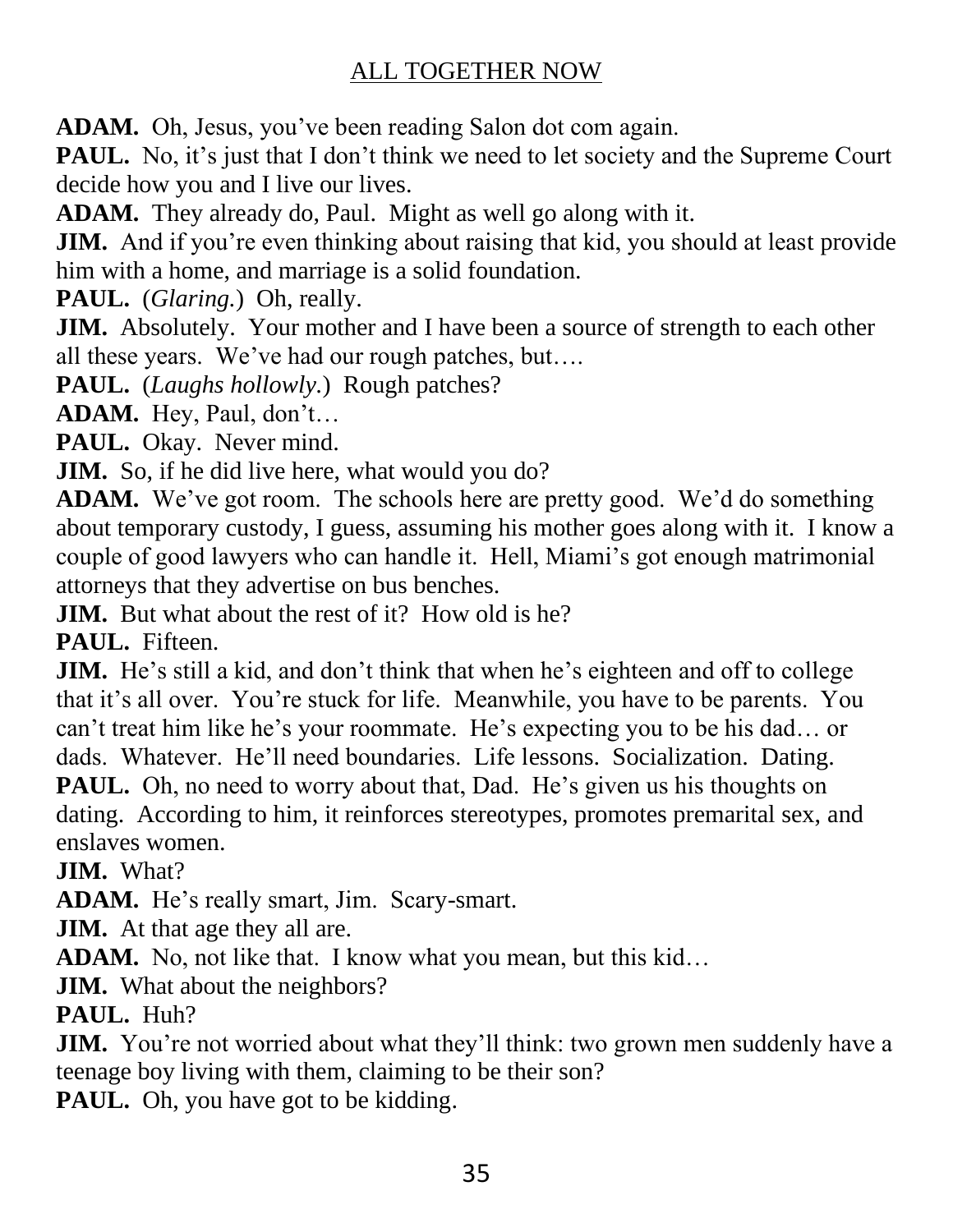**JIM.** Well, you never know what some people might think.

**PAUL.** I don't give a flying rat's ass what other people might dream up in their creepy obsession with other peoples' lives. God, Dad, that's… Oh, please don't tell me that's what you thought when you first walked in here and saw him. **JIM.** Well…

**PAUL.** Oh God, you're kidding! How could you possibly even think such a thing? **JIM.** I don't. But other people might, and other people might treat you and him like that, and no one wants that.

**ADAM.** Well, you know what, Jim? If they do, fuck them. I mean it. Let them have their bat-shit crazy dreams about what we do here and the hell with them. **JIM.** But what if…

**ADAM.** There are bullies everywhere. There are bullies in school, bullies in the mall, bullies on TV with their Jesus-shouting and religious liberty crap and all that. And then there's the worst kind of bullies: the ones who beat the shit out of you because they say that it's for your own good and no son of theirs is gonna be a faggot.

**JIM.** I never said that.

**ADAM.** Didn't say you did. (*Paul goes to him and puts his hand on his shoulder.*) **PAUL.** Hey. It's okay. It's not gonna happen.

**ADAM.** Damn right.

**JIM.** I know your dad was rough on you. Paul's told me.

**ADAM.** Yeah, well, I really don't think about him too much anymore.

**JIM.** He's still alive?

**ADAM.** Haven't heard he isn't.

**JIM.** When was the last time you saw him?

**ADAM.** The morning of my eighteenth birthday. I got up, packed a few things and walked out. He tried to stop me, but one right cross and he went down like a sack of old laundry. I went to the recruiting station, signed up, and that was it. **JIM.** What about your mother?

**ADAM.** Died when I was twelve, and I'm pretty sure she was happy to go just to get away from him, from me, from it all. She spent enough time with booze and pills to escape when she was alive, so when the doctor told her she had six months to live, she probably asked him to move it up a little.

**JIM.** I'm sorry.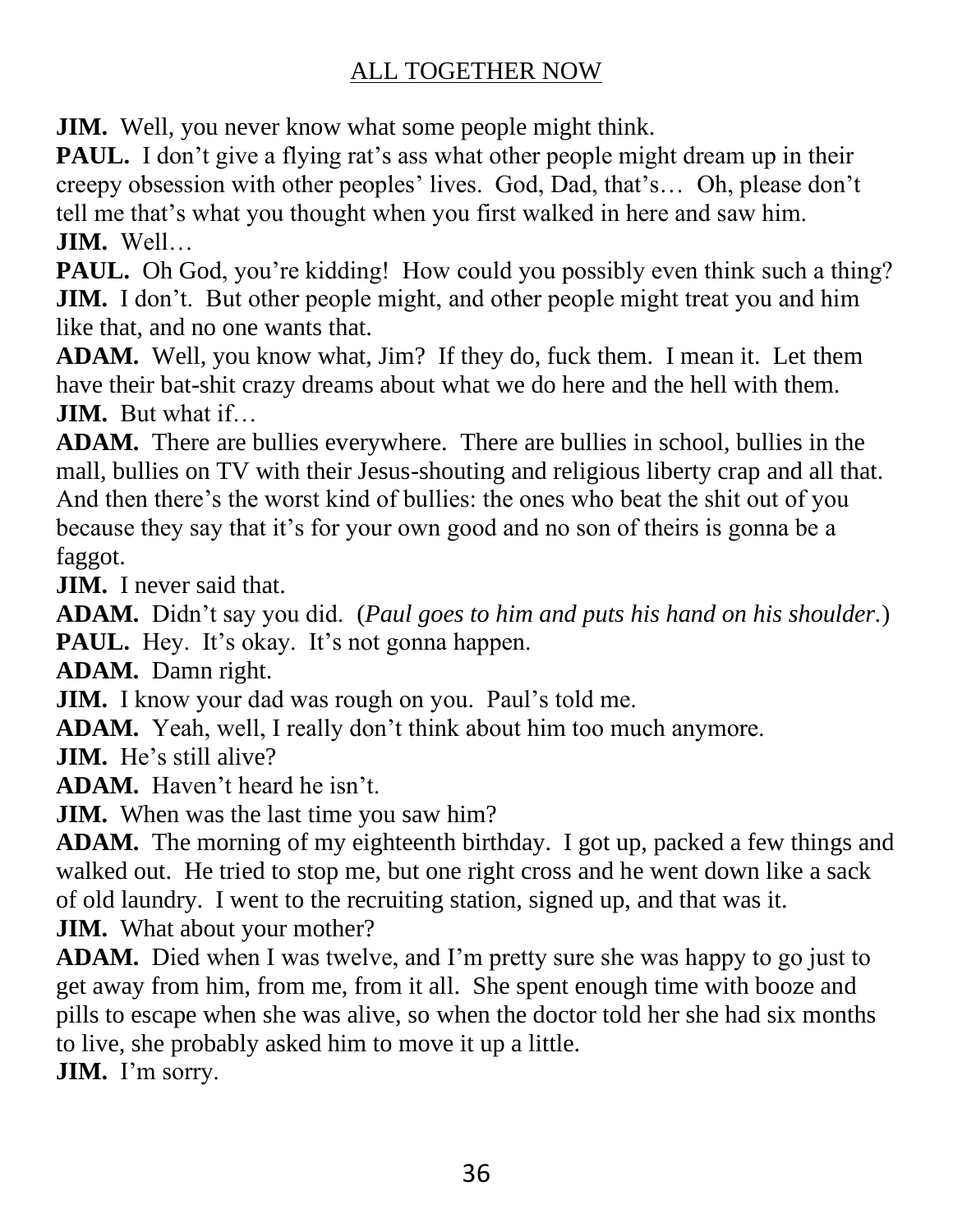**ADAM.** Thanks. Hey, at least I know how not to raise a kid. (*Dorothy and Fox get up from the bench, hug, and re-enter.*)

**DOROTHY.** Jim, get the keys.

**JIM.** What?

**DOROTHY.** Let's go. We're taking our grandson out to breakfast.

**ADAM.** I was just about to make him some French toast.

**DOROTHY.** Thank you, but never mind that. We're going over to that little breakfast place you took us the last time, and then we're going to give him a little tour; maybe go by the university or… well, I don't know, but come on, Jim, shake a leg.

**JIM.** All right, all right.

**DOROTHY.** We'll be back in a while. (*Guides Fox to the door.*) I want to hear all about this school your mother is sending you off to.

**FOX.** Okay… (*To Paul and Adam*.) See ya. (*Jim, Dorothy, and Fox exit. The front door closes. Adam watches them go, then turns to Paul.*)

**ADAM.** So?

**PAUL.** So.

**ADAM.** Well?

**PAUL.** Well, what?

**ADAM.** What do you think?

**PAUL.** About what?

**ADAM.** Don't mess with me, okay? You know what I'm talking about.

**PAUL.** I still haven't changed my mind.

**ADAM.** About…?

**PAUL.** What we were talking about.

**ADAM.** Fox living here or getting married?

**PAUL.** I meant Fox living here.

**ADAM.** Okay, let's start with that. It's three to one now. Four if you count your mom, and I think she's on board with it.

**PAUL.** No, Dad said it's out of the question.

**ADAM.** He only said that to goad you into it. Oldest parent trick in the book: to get your kid to do something, tell him he can't do it.

**PAUL.** Since when is it up for a vote? Why should anyone else decide for us? **ADAM.** Exactly. Jesus, Paul, for a guy with a PhD, you're sometimes slow as hell. This is our decision. Ours. You and me. Makes no difference what your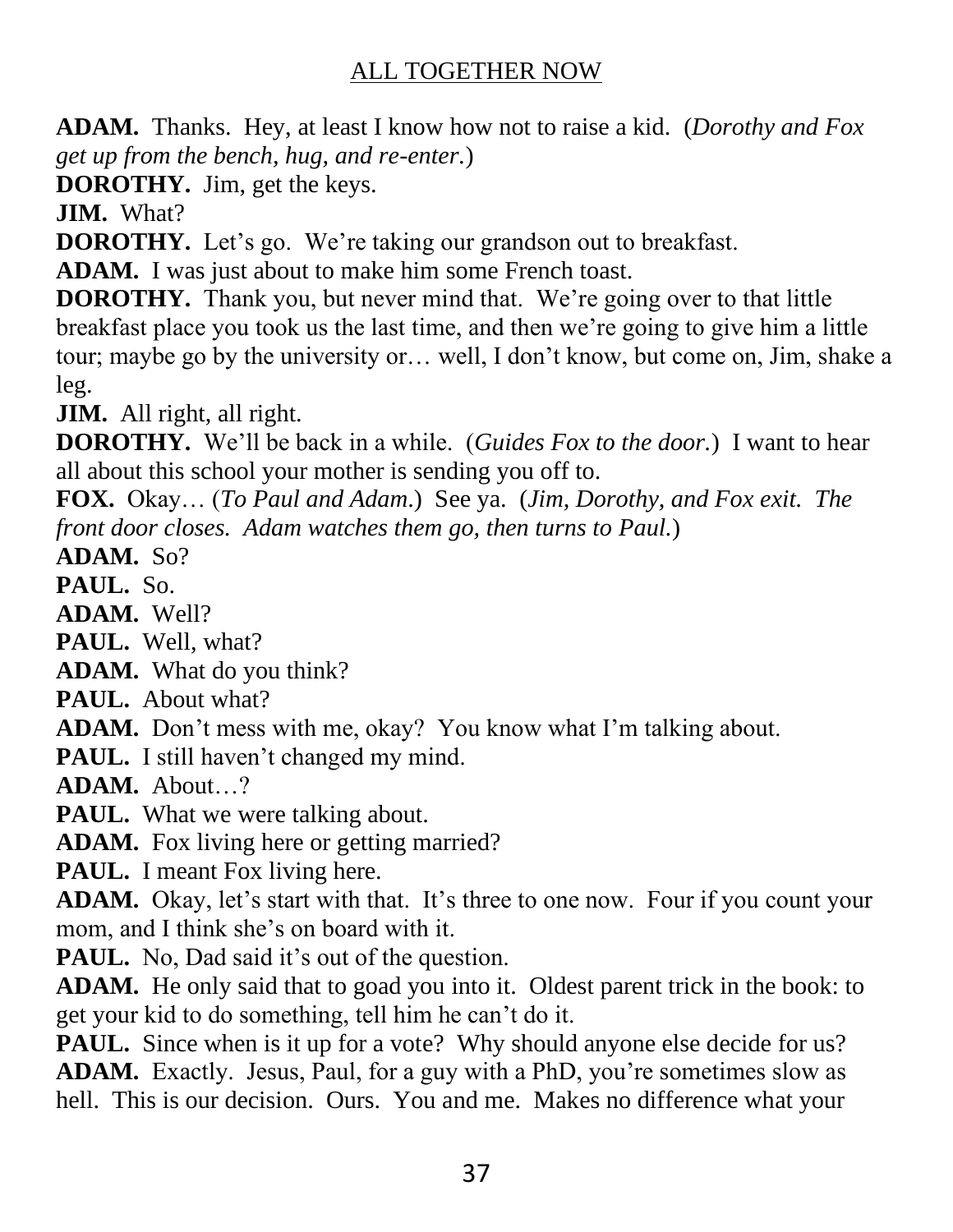parents say. You're a day away from turning forty. You don't need to ask their permission; it's not like you're the one who's fifteen.

**PAUL.** To my parents I will always be fifteen. It's their way of holding on.

**ADAM.** Yeah, well, I missed out on that bit of Brady Bunch psychology.

**PAUL.** You know there's one other person who might have a say in all of this. Julie.

**ADAM.** So, we petition the court to have your parental rights reinstated. If necessary, we find out about adoption.

**PAUL.** You make it sound so easy, Adam. Do you really want to go through all of it? Hell, by the time we get done, he'll be old enough that we won't need to go through all of it.

**ADAM.** Fine. Then he can do what he wants and he can really decide to live here. **PAUL.** Why are you so eager to do this? Where is this coming from? We know lots of couples who've got kids. When Ed and Hugh adopted Emily, we went to the welcoming ceremony. I don't remember you getting all goo-goo ga-ga over her and making like we should do the same.

**ADAM.** That was three years ago.

**PAUL.** So? What's changed in three years?

**ADAM.** A lot, Paul. When you and I met we accepted the fact that living together and sharing a house and a bed was as good as we could expect. Now we have it all. We can get married, I can put you on my VA benefits, you can put me on your university insurance and pension. And now we can be more than just us. We have room for him. Or whoever; if it's not Fox, maybe there's a kid out there who needs a home.

**PAUL.** What, you want to open up a shelter?

**ADAM.** Well, no, but I'll bet there are kids who could use a place.

**PAUL.** Like you did.

**ADAM.** Well, yeah.

**PAUL.** How very Hallmark Channel. Maybe they'll do a Christmas special about us.

**ADAM.** Oh, jeez, I knew you would make a comment like that.

**PAUL.** I'm sorry. Look, I get all of that. And for all your big muscle-bound goofiness, I like knowing that you think there's more to us than just sharing a bed and whatever else goes along with that. But I still…